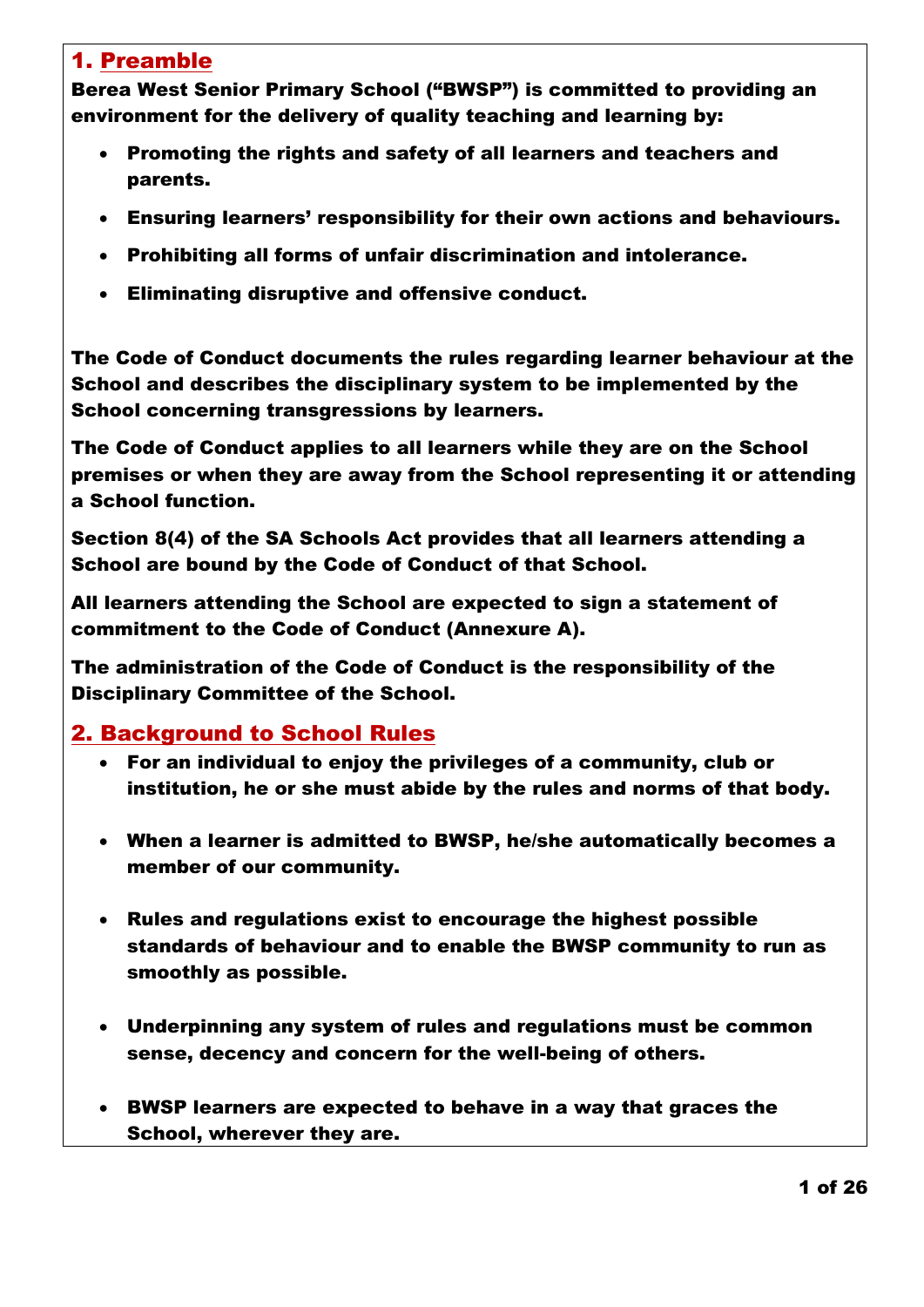### 3. General Principles

- All learners will accept the Code of Conduct and the School Rules and will uphold them at all times.
- The basic rule is that no-one may disrupt school life at BWSP.
- Learners are expected, at all times, to behave in a courteous, respectful and considerate manner towards each other, all members of staff, all parents and other visitors to the School.
- No form of intimidation is allowed.
- No learner has the right to behave in a manner that will disrupt the learning activity of other learners, or will cause another learner physical or emotional harm.
- Learners are expected to abide by the school rules with regard to appearance and behaviour when representing the school both during school hours and after school hours, at school and away from school. Learners may not conduct themselves in a manner that will bring the school into disrepute.
- The school will contact parents/legal guardians when a learner's behaviour becomes a cause for concern and will take all necessary steps, in the spirit of constructive partnership, to resolve problems.

#### 3. Parental Responsibility

 The ultimate responsibility for a learner's conduct rests with their parents/legal guardian. It is the obligation of every parent/legal guardian to support the school, to ensure his/her child observes school rules and regulations and to accept responsibility for any misconduct on his/her child's part.

#### 4. School Uniform and General Appearance

The regulated, prescribed Uniform Code is a part of the School's Code of Conduct and is implemented with the view to:

- instil discipline in learners
- maintain school safety and standards
- encourage our learners to experience a sense of pride, unity, identity and belonging.
- ensuring that all learners will abide by the prescribed Uniform Code at all times.
- ensuring the uniform will be worn in its entirety, at out of school events.
- ensuring that the full school uniform is worn to official school functions unless otherwise advised.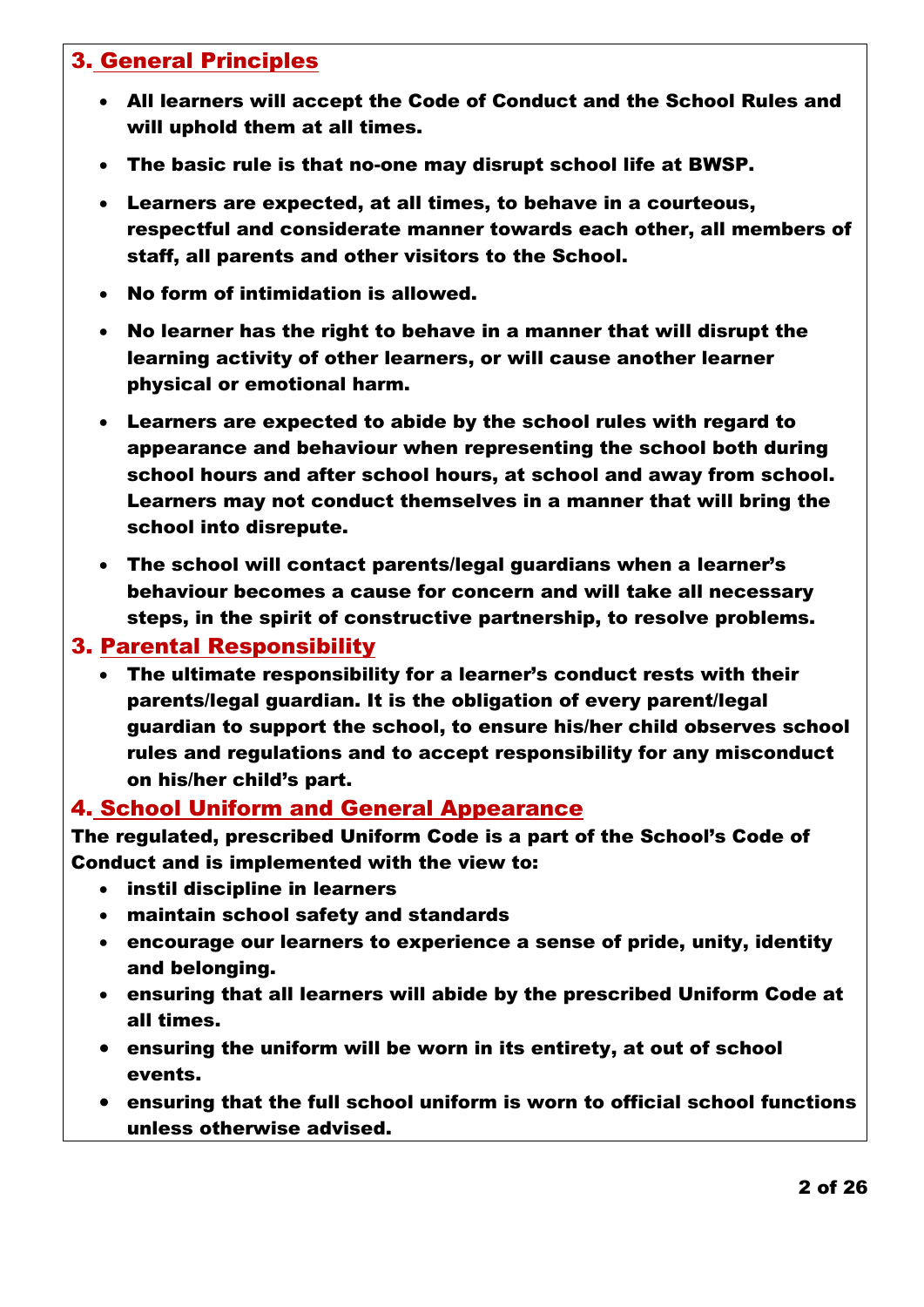# UNIFORM CODE FOR LEARNERS

## 5.1. Regulation School Uniform for Female Learners

| <b>GIRLS</b>     |                                                                          |  |  |  |
|------------------|--------------------------------------------------------------------------|--|--|--|
|                  | $\triangleright$ Regulation Blue / white check fabric                    |  |  |  |
|                  | <b>No T-shirts/Costumes/Black lyc</b>                                    |  |  |  |
| <b>Dress</b>     | ra shorts/boxer shorts, long or short tights to be worn                  |  |  |  |
|                  | under dress).                                                            |  |  |  |
|                  | (Full White cotton petty coat is allowed but the top of the              |  |  |  |
|                  | petty coat must not show through the V of the dress)                     |  |  |  |
|                  | Blue and white checked pants are allowed.                                |  |  |  |
|                  | $\triangleright$ Grade 7 – Girls long sleeve blue T-shirts may be worn   |  |  |  |
|                  | under dress for religious reasons. Letter to be                          |  |  |  |
|                  | provided by parent asking permission.                                    |  |  |  |
|                  | $\triangleright$ Badges must be sewn on the pockets.                     |  |  |  |
| <b>Socks</b>     | $\triangleright$ Regulation Plain White ankle socks (Folded Down)        |  |  |  |
| <b>Shoes</b>     | $\triangleright$ Black school shoes                                      |  |  |  |
|                  | (No lace-up or Velcro strapped Shoes)                                    |  |  |  |
| <b>Jersey</b>    | $\triangleright$ Regulation Navy V-neck (without collar) button          |  |  |  |
|                  | through cardigan or V-neck full jersey.                                  |  |  |  |
|                  | $\triangleright$ Tracksuits can only be worn in Term 2 and 3.            |  |  |  |
| <b>Tracksuit</b> | $\triangleright$ Regulation BWSPS Tracksuit with Red Golfer only.        |  |  |  |
|                  | (blue collar)                                                            |  |  |  |
|                  | $\triangleright$ Both Tracksuit top and bottom must be worn at all       |  |  |  |
|                  | times.                                                                   |  |  |  |
| <b>Stockings</b> | $\triangleright$ The use of Stockings is not permitted.                  |  |  |  |
|                  | $\triangleright$ Hair must be properly and neatly tied back if it        |  |  |  |
|                  | reaches the collar                                                       |  |  |  |
|                  | $\triangleright$ Fringes may not be over the eyes                        |  |  |  |
|                  | $\triangleright$ Only navy blue/black or white plain bands or black      |  |  |  |
| Hair             | clips may be worn. Large ribbons or hair ornaments<br>are NOT permitted. |  |  |  |
|                  | $\triangleright$ Hair gel, lotion, baby oil, hair conditioner etc is NOT |  |  |  |
|                  | permitted, even on "Civvies" Days.                                       |  |  |  |
|                  | $\triangleright$ Fancy hairstyles such as a single side pony, pony on    |  |  |  |
|                  | top of head or sides, spikes, "poofs", long fringes                      |  |  |  |
|                  | hanging on the sides etc are NOT permitted.                              |  |  |  |
|                  | $\triangleright$ Unnatural hair colouring is NOT permitted.              |  |  |  |
|                  | Girls may wear blue unadorned scarves tucked in<br>≻                     |  |  |  |
|                  |                                                                          |  |  |  |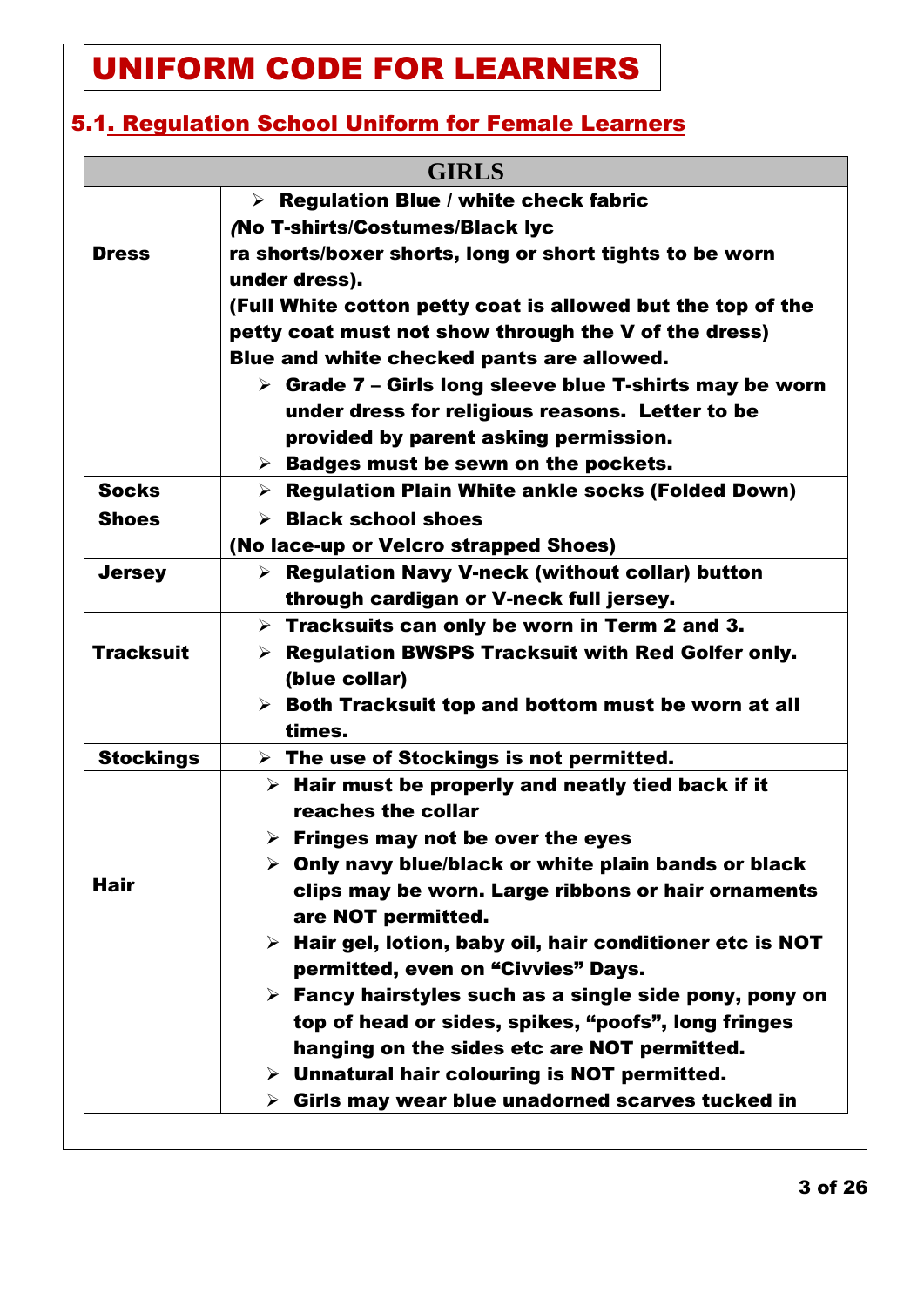# 5.2. Regulation School Uniform for Male Learners

| <b>BOYS</b>      |                                                         |  |
|------------------|---------------------------------------------------------|--|
|                  | $\triangleright$ Regulation fabric, medium grey         |  |
| <b>Shorts</b>    | (No satin or Coloured boxes to be worn under)           |  |
|                  | (Under garments must not be visible)                    |  |
|                  | (Black belts are allowed-no studs or fancy              |  |
|                  | buckles)                                                |  |
|                  | $\triangleright$ Regulation white, open neck, short     |  |
| <b>Shirt</b>     | sleeved with BWSPS Badge on pocket                      |  |
|                  | (No T-shirts under, even in inclement weather.          |  |
|                  | <b>Regulation vests to be worn).</b>                    |  |
|                  | $\triangleright$ Regulation medium grey with blue and   |  |
| <b>Socks</b>     | red trim                                                |  |
|                  | (Folded once below the knee to show trim and            |  |
|                  | always pulled up)                                       |  |
| <b>Shoes</b>     | > Black lace-up regulation school shoes                 |  |
|                  | (no buckled or velcro strapped shoes or                 |  |
|                  | takkies)                                                |  |
|                  | $\triangleright$ Regulation navy V-neck without collar. |  |
| <b>Jersey</b>    | (No navy Cardigans, other jackets or pullovers          |  |
|                  | even if the weather is inclement)                       |  |
|                  | $\triangleright$ Tracksuits can only be worn during     |  |
| <b>Tracksuit</b> | Term 2 and Term 3.                                      |  |
|                  | $\triangleright$ Regulation BWSPS tracksuit with red    |  |
|                  | golfer only.                                            |  |
|                  | (Both tracksuit top and bottom must be worn             |  |
|                  | at all times. Sleeves must not be pulled up).           |  |
|                  |                                                         |  |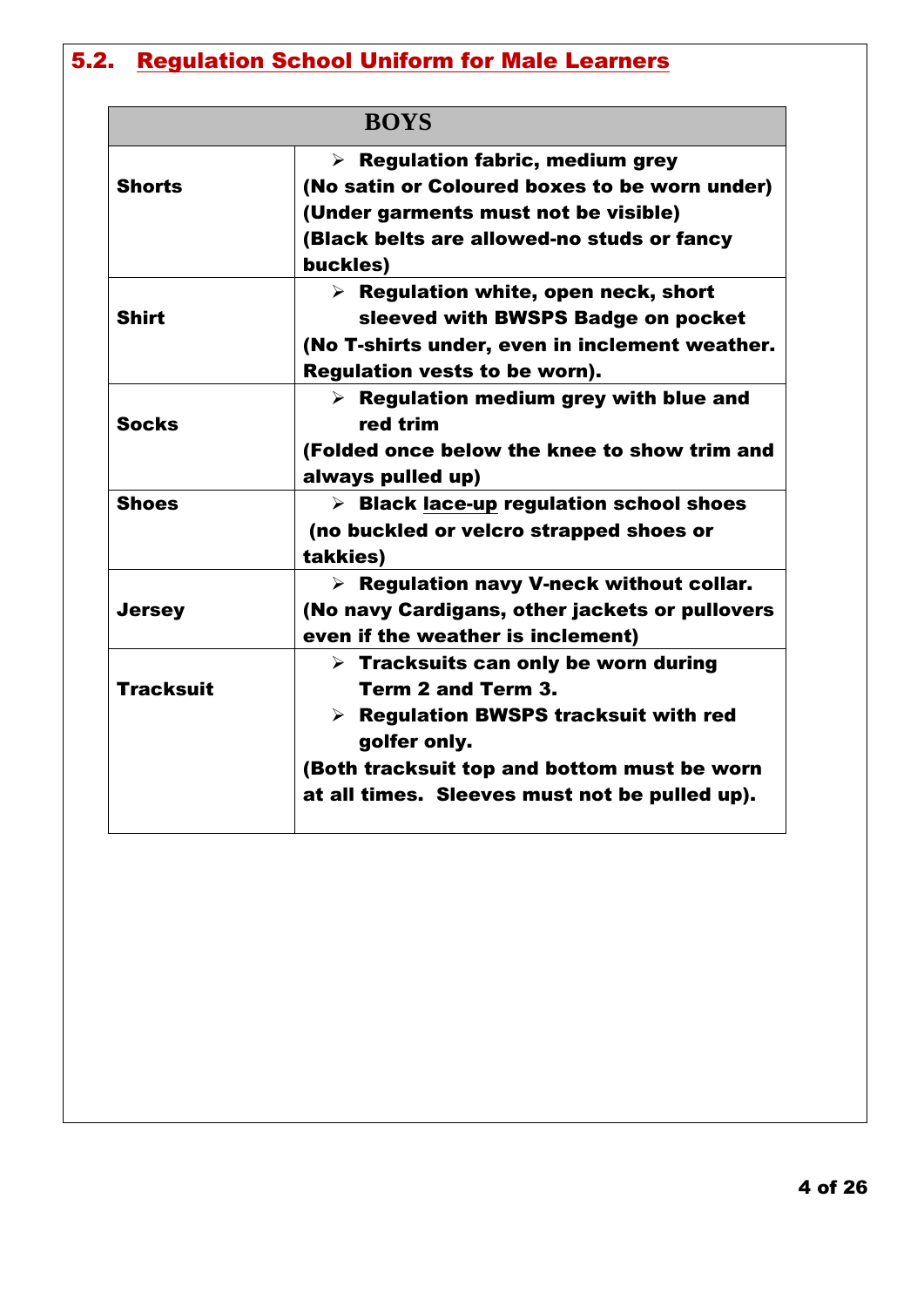| Hair | $\triangleright$ to be of acceptable length at all times,                                    |
|------|----------------------------------------------------------------------------------------------|
|      | i.e. NOT below the collar.                                                                   |
|      | $\triangleright$ it should be brushed/combed off the<br>forehead.                            |
|      | $\triangleright$ Should be short and neat at the sides                                       |
|      | $\triangleright$ Must be cut the same length on the top<br>and the sides. (No short Mohawks) |
|      | $\triangleright$ Hair gel, lotion, baby oil, hair                                            |
|      | conditioner etc is                                                                           |
|      | <b>NOT permitted, even on "Civvies"</b><br>Days.                                             |
|      | $\triangleright$ Spikes, tufts at the front or top, long                                     |
|      | fringes, "sikhas", "tails" etc are NOT<br>permitted.                                         |
|      | $\triangleright$ Unnatural hair colouring is NOT<br>permitted.                               |
|      | $\triangleright$ Blue plain toppie to be worn by the boys.                                   |
|      | $\triangleright$ Peak caps may not be worn in the<br>classroom.                              |
|      | $\triangleright$ NB: the length of the hair must be the                                      |
|      | same on the top, at the sides and at the                                                     |
|      | back.                                                                                        |

|                                 | <b>ACCESSORIES</b>                                                                                                                                                                                                               |                                                                                                                                                                                                                                         |
|---------------------------------|----------------------------------------------------------------------------------------------------------------------------------------------------------------------------------------------------------------------------------|-----------------------------------------------------------------------------------------------------------------------------------------------------------------------------------------------------------------------------------------|
| <b>Item</b>                     | <b>GIRLS</b>                                                                                                                                                                                                                     | <b>BOYS</b>                                                                                                                                                                                                                             |
| <b>Watches</b>                  | $\triangleright$ Plain Black, Gold or<br><b>Silver straps only</b><br><b>No large faces</b><br>➤<br>No fancy, jewellery type,<br>➤<br>charms, brightly<br>coloured faces etc<br>$\triangleright$ No smart watches to be<br>worn. | $\triangleright$ Plain Black, Gold or<br><b>Silver straps</b><br><b>No large faces</b><br>➤<br>$\triangleright$ No fancy, jewellery<br>type, charms, brightly<br>coloured faces etc<br>$\triangleright$ No smart watches to<br>be worn. |
| <b>Belts</b><br><b>Earrings</b> | <b>Blue / White School Check</b><br>≻<br>which must always be worn<br>with the school dress.<br>One pair of Studs (3mm) or<br>➤<br><b>Sleepers (Plain and NOT</b><br>hoops) – Gold or Silver                                     | $\triangleright$ Plain black belts with no<br>studs etc.<br>$>$ NO<br><b>Even on "Civvies" Days or</b><br>for any other                                                                                                                 |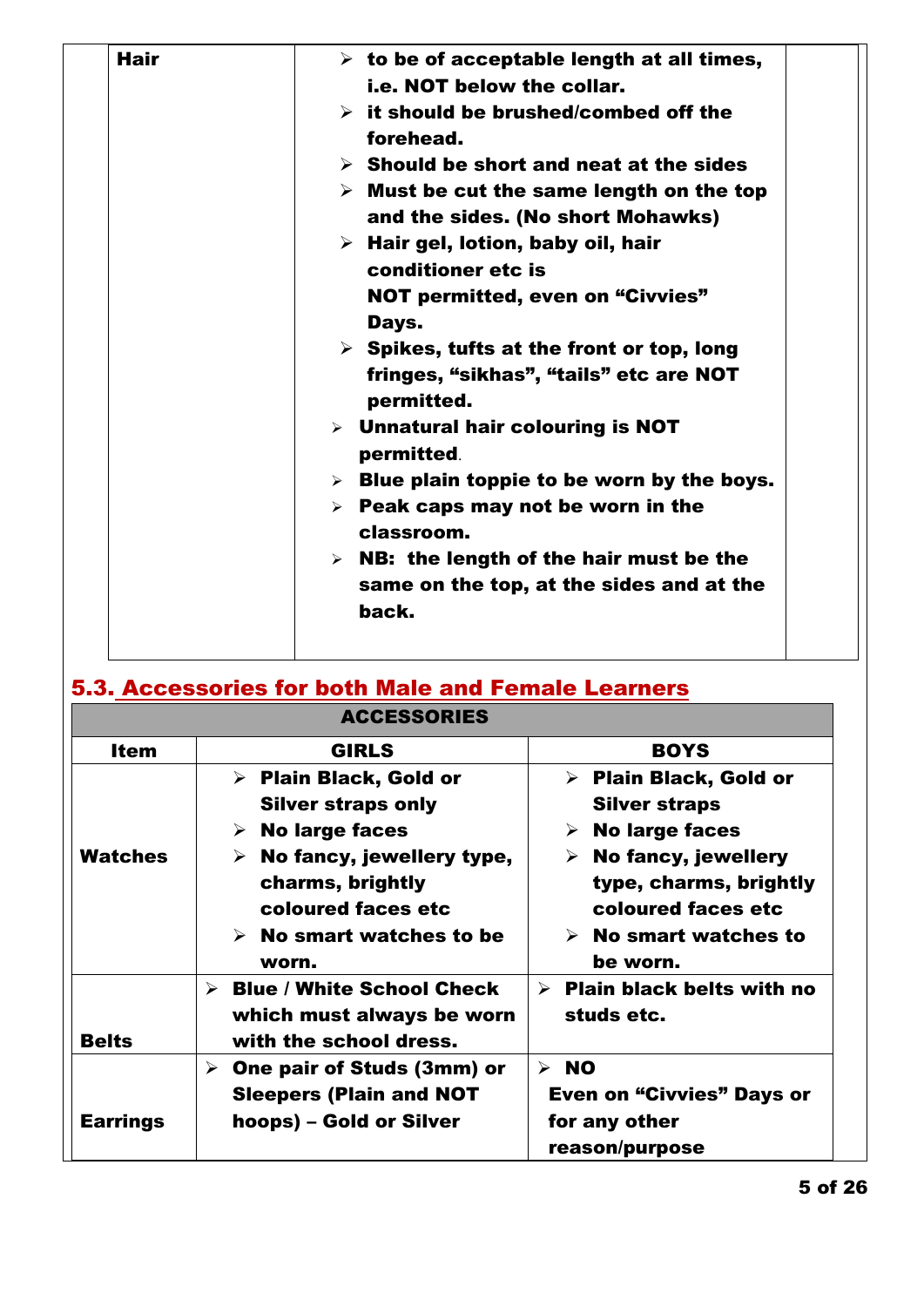|                                  | <b>No stones, Patterns, Shapes</b><br>(Stars, Hearts etc)                |                                                                                  |
|----------------------------------|--------------------------------------------------------------------------|----------------------------------------------------------------------------------|
|                                  | $\triangleright$ White, Black, Blue /white                               |                                                                                  |
|                                  | school check                                                             |                                                                                  |
|                                  | $\triangleright$ Black, White, navy/white                                |                                                                                  |
|                                  | school check Alice bands                                                 |                                                                                  |
| <b>Hairbands</b>                 | $\triangleright$ Black or brown Hair                                     | <b>Not applicable</b>                                                            |
|                                  | <b>Clips/Slides only.</b>                                                |                                                                                  |
|                                  | (No fancy clips/grips)                                                   |                                                                                  |
|                                  | $>$ NO                                                                   | $>$ NO                                                                           |
| Make Up/                         | <b>Including lipstick, Coloured</b>                                      |                                                                                  |
| <b>Cosmetics</b>                 | labello/lip Ice, nail polish,                                            |                                                                                  |
|                                  | mascara, lip gloss, foundation                                           |                                                                                  |
|                                  | <b>etc</b>                                                               |                                                                                  |
|                                  | $\triangleright$ NO - Including neck                                     | $\triangleright$ NO- Including neck                                              |
| <b>Jewellery</b>                 | chains, bracelets                                                        | chains, bracelets,                                                               |
|                                  |                                                                          | earrings.                                                                        |
|                                  | <b>Basic Medic Alert Bracelets are permitted</b>                         |                                                                                  |
| <b>Other</b>                     | $>$ NO                                                                   | $>$ NO                                                                           |
|                                  | Mendhi, Dots on foreheads,                                               | Beads, bands on wrists,                                                          |
|                                  | beads, bands on wrists, beads<br>strung around the neck                  | <b>Beads strung around the</b><br>neck                                           |
|                                  | <b>BOYS HAIRCUTS</b>                                                     | <b>GIRLS HAIR</b>                                                                |
|                                  |                                                                          | <b>ALLOWED</b><br><b>ALLOWED</b>                                                 |
| <b>ALLOWED</b><br><b>ALLOWED</b> | <b>ALLOWED</b><br><b>ALLOWED</b><br><b>ALLOWED</b><br><b>NOT ALLOWED</b> | <b>ALLOWED</b><br><b>NOT ALLOWED</b><br><b>NOT ALLOWED</b><br><b>NOT ALLOWED</b> |
| <b>NOT ALLOWED</b>               | <b>NOT ALLOWED</b><br>NOT ALLOWED NOT ALLOWED                            | <b>GIRLS SHOES</b>                                                               |
|                                  |                                                                          |                                                                                  |
| <b>NOT ALLOWED</b>               | <b>ALLOWED</b><br><b>NOT ALLOWED</b>                                     | <b>ALLOWED</b><br><b>NOT ALLOWED</b><br><b>NOT ALLOWED</b>                       |
|                                  |                                                                          | <b>BOYS SHOES</b>                                                                |
|                                  |                                                                          |                                                                                  |
|                                  |                                                                          |                                                                                  |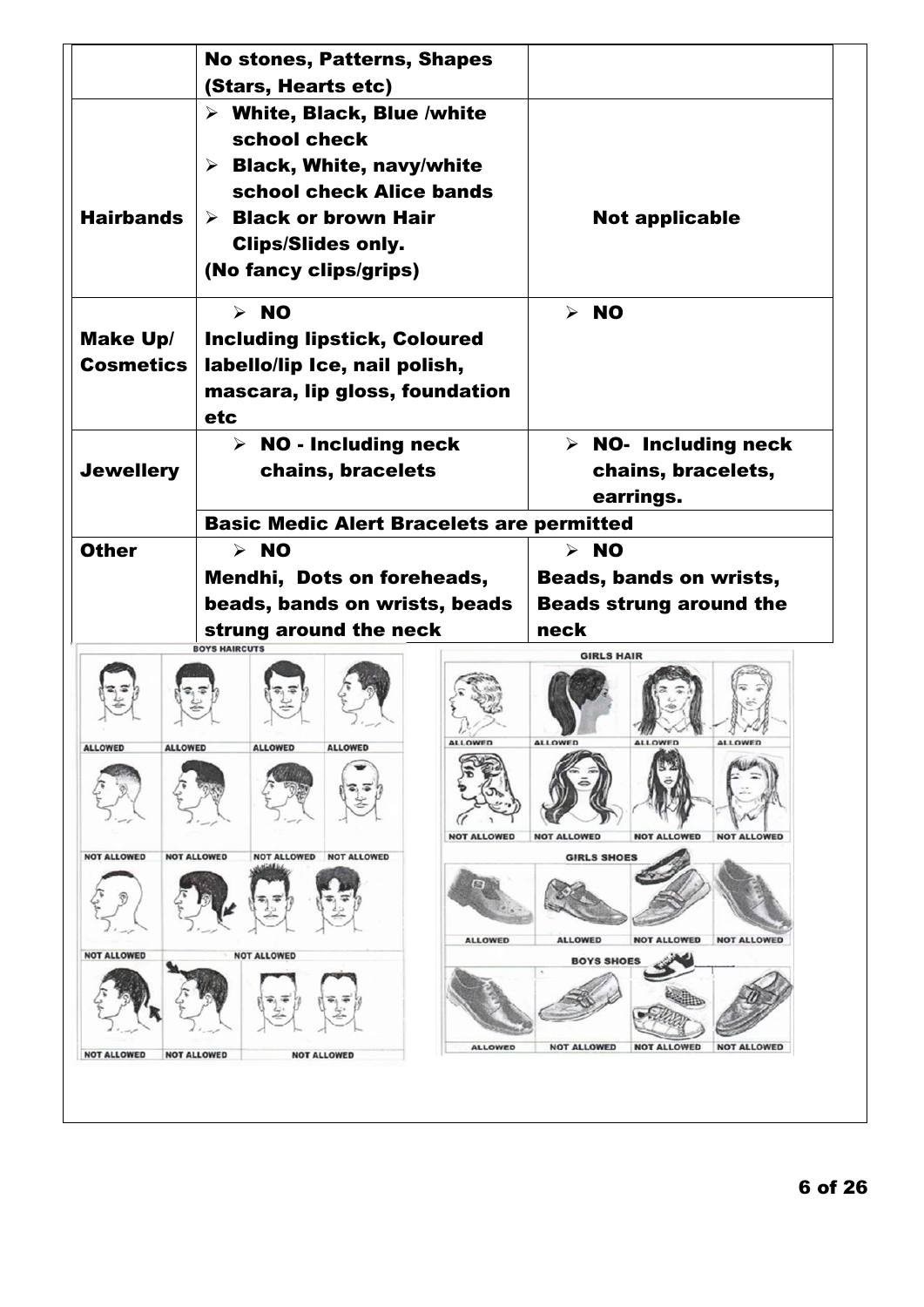## 5.4. Regulation Physical Education Uniform for Male and Female Learners

PHYSICAL EDUCATION – SWIMMING (Term 1 & Term 4)

|                      | <b>GIRLS</b>                                             |
|----------------------|----------------------------------------------------------|
|                      |                                                          |
| <b>GRADES 4 to 7</b> | $\triangleright$ Navy one-piece Costume and House Cap or |
|                      | <b>Regulation Navy swimming Shorts over Navy</b>         |
|                      | one-piece Costume and House Cap.                         |
|                      | The Navy one-piece Costume only and House                |
|                      | Cap/School Cap must be worn in Galas- NO Navy            |
|                      | <b>Shorts worn over costume)</b>                         |

| <b>BOYS</b>          |                                                                                        |  |
|----------------------|----------------------------------------------------------------------------------------|--|
| <b>GRADES 4 to 7</b> | Navy speedo-type Costume or navy one-piece<br>costume and House Cap or Regulation Navy |  |
|                      | swimming Shorts over Navy speedo-type<br><b>Costume and House Cap.</b>                 |  |
|                      | (The Navy speedo-type Costume only and House                                           |  |
|                      | <b>Cap/School Cap must be worn in Galas- NO</b>                                        |  |
|                      | <b>Navy Shorts over costumes)</b>                                                      |  |

## PHYSICAL EDUCATION – (Term 2 & 4)

| <b>GIRLS</b>         |                                       |
|----------------------|---------------------------------------|
| <b>GRADES 4 to 7</b> | <b>Regulation Navy Shorts</b>         |
|                      | <b>Regulation BWSPS House T-shirt</b> |

| <b>BOYS</b>          |                                       |
|----------------------|---------------------------------------|
| <b>GRADES 4 to 7</b> | <b>Regulation Navy Shorts</b>         |
|                      | <b>Regulation BWSPS House T-shirt</b> |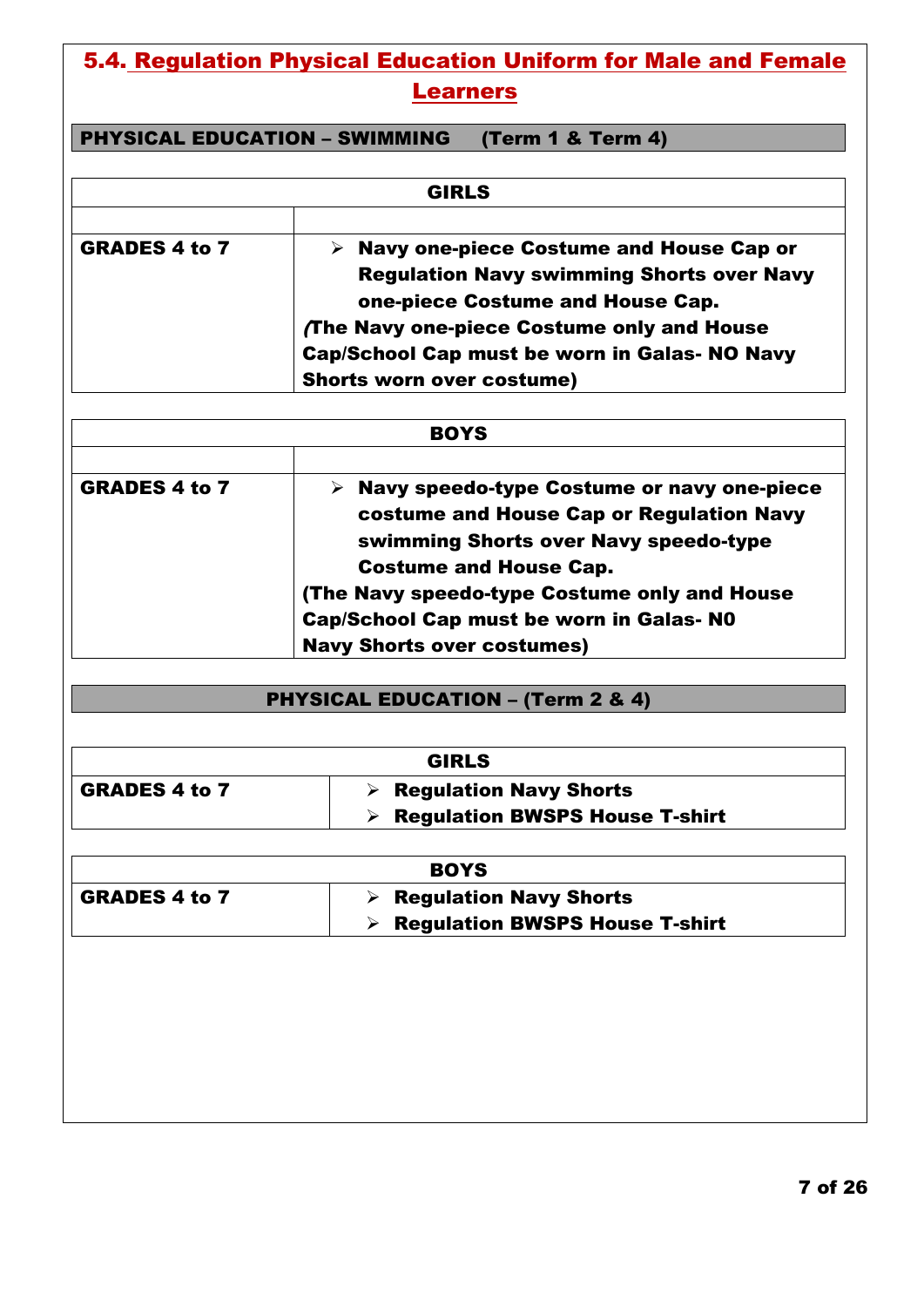# 6. GENERAL SCHOOL RULES FOR ALL LEARNERS

#### 6.1. In the Morning before School Begins

- Learners are not to arrive at school before 07:00 am.
- All bags and other personal belongings are to be left outside classrooms.
- Ball games and other games are not permitted.
- Running around, screaming and 'horse play' are not permitted.
- Learners are not to be on corridors, in classrooms and in other out of bounds areas.
- Learners must promptly make their way to classrooms at the sound of the bell (07:20).
- Gates will be locked at 07:25. Learners arriving for school, after this time, must use the main entrance to gain access into the school.

#### 6.2. In the Classroom

#### It is required of every learner to:

- be attentive and co-operative during lessons and to work to the best of his/her ability, exploiting his/her individual talents to the full.
- ensure that class work, homework, assignments, projects and teach backs are completed timeously.
- follow all classroom rules, as negotiated and set at the beginning of the school year.
- respect authority at all times all educators, interns, ground staff and monitors.
- do his/her utmost to maintain self-discipline in the classroom.
- remain in his/her seat unless otherwise instructed by an educator.
- contribute towards an effective and efficient work pace and the completion of work.
- maintain a neat, clean work space around him/her.
- respect all school furniture and equipment
- respect the property of others and to seek permission before using any item which belongs to other learners.
- remain in the classroom during session. No learner is to be found out of the classroom without permission and without a valid reason.
- Absence from a class, without the permission of the relevant educator or a member of the School Management Team "SMT", is prohibited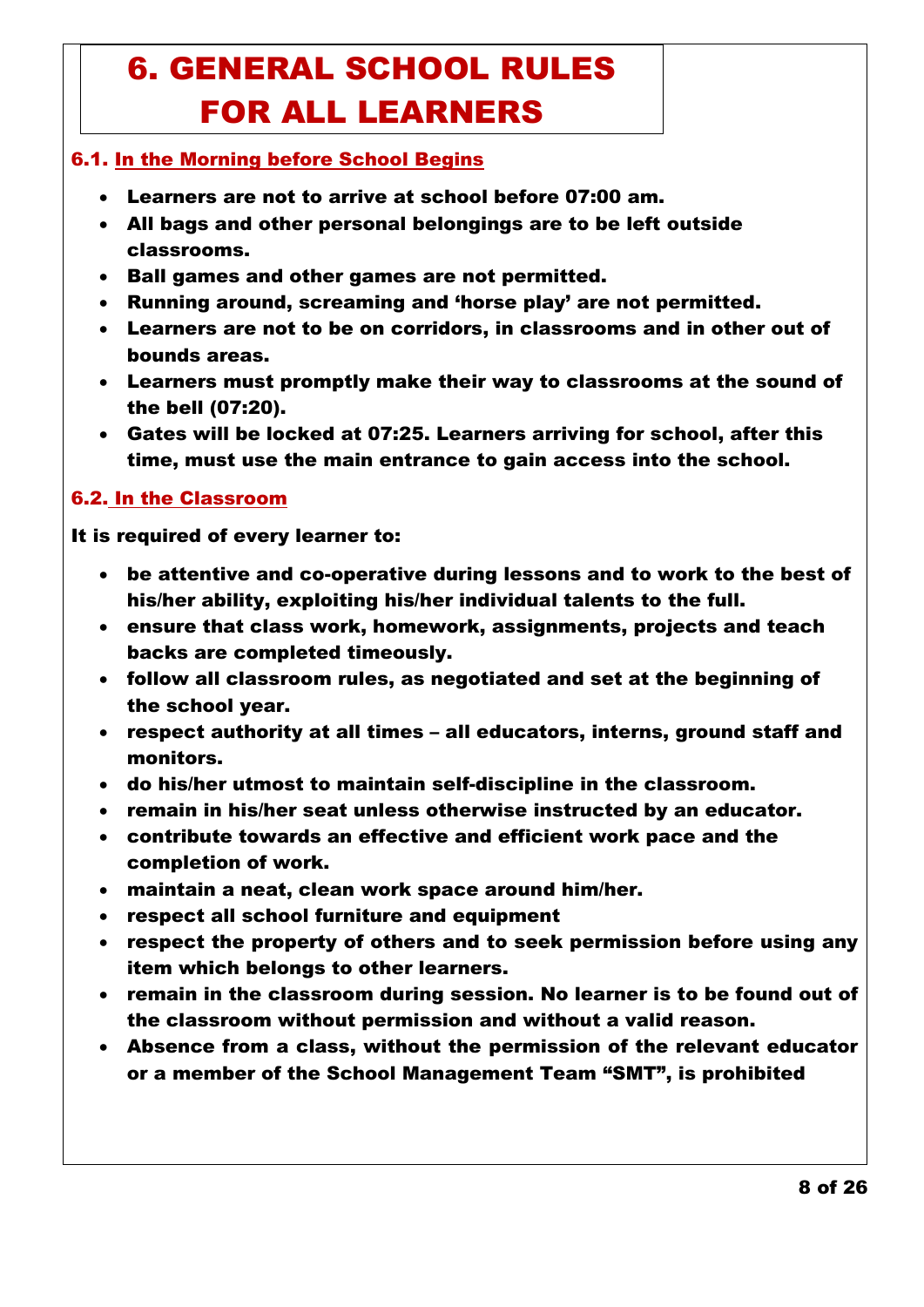Each learner needs to heed the following:

- Eating in the classroom is prohibited.
- 'Banned Items' are not to be brought to school.
- The throwing of any item across the classroom is not permitted.
- Furniture and other material or apparatus, e.g. computers, radios, TVs, may not be used by learners without permission and/or supervision.
- No learner/s may be inside a classroom, unless under supervision of an educator.
- Only one learner, of the same gender, is allowed to leave the classroom to go to the toilet at any given time.

#### 6.3. Behaviour when moving to Specialist Rooms

- Learners must walk silently and in rows.
- Nobody is allowed to visit the toilets or leave the row without permission
- No talking, unruly behaviour will be tolerated during changing of classes and no exuberance is allowed.
- Learners are to stand back and allow adults to pass along corridors or on approaching an entrance/exit.
- The rule of "keep to the left" applies on all passages.
- Running and unnecessary loitering is to be avoided.
- School bags should be placed against the wall and not in the middle of the passages before entering the specialist room.

#### 6.4. Behaviour during break.

- Learners are to leave the classroom immediately when the bell sounds for breaks. (First break 10:00 – 10:20) (Second Break 12:50– 13:10)
- Learners are not allowed on corridors or stairs but must move off to designated areas. Learners are to remain in the designated areas.
- Apart from the toilets, all school buildings are out of bounds.
- Learners may not meet visitors at school without permission. All visitors are required to report to Reception when they arrive.
- No learner may leave the school grounds without permission.
- No learner may purchase items from passing vendors or each other.
- No learner may engage in conversation with passers-by.
- No learner is allowed in the designated "out of bounds" areas.
- Learners are not allowed to run and engage in dangerous games.
- School equipment may only be used with official permission.
- Orderly queuing at the Tuck-shop is essential to facilitate efficient service. No "pushing" is permitted. Loitering outside the Tuck-shop is not allowed.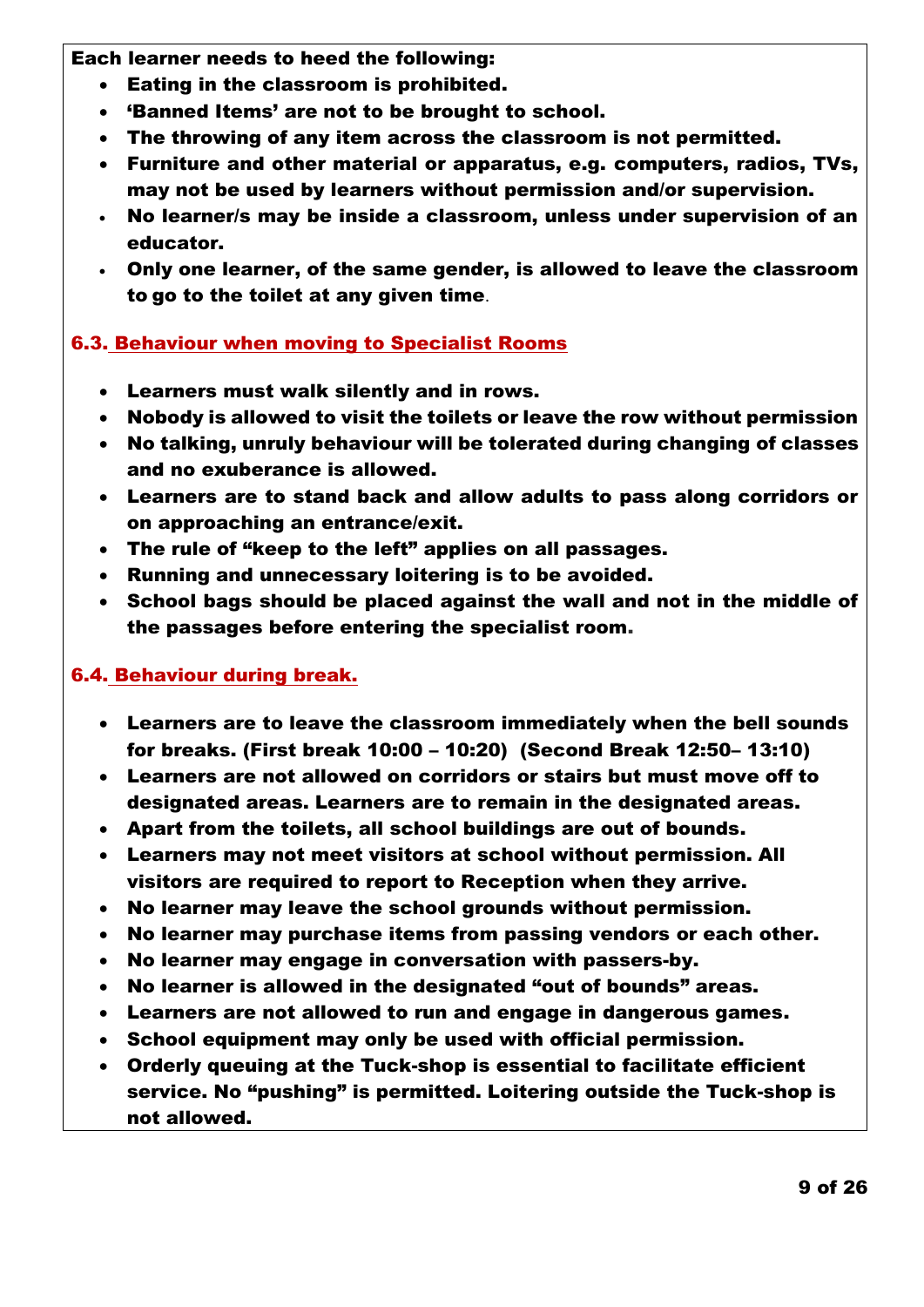- Littering is not allowed. Litter must be disposed off in the bins provided.
- Learners must promptly make their way to class at the sound of the bell.
- Talking and disruptive behaviour is not permitted.

#### 6.5. Behaviour after School.

- Learners must be fetched by 14:20 on days in which they are not engaged in extra-mural activities and by 15:15 on the days on which they are, unless they are involved in a school sporting activity, in which case parents will be informed accordingly.
- Learners who cannot be fetched by the times indicated above must make arrangements to attend an extra mural activity which are run on the school's premises.
- Learners waiting to be fetched must not engage in behaviour that would bring the school into disrepute.
- Running around, ball games, screaming and 'horse play' are not permitted.
- Learners must wait in designated areas.
- No leaning on fences.

#### 6.6. School Attendance

- Each learner has an obligation to attend school daily.
- The class teacher and admin secretary must keep an accurate register of learner attendance and must keep copies of all communication to parents when absence from the classroom is reported.
- All absences require a written explanation from the parent/legal guardian to the class teacher on the learner's return.
- A medical certificate must be produced for any absence of 3 days or longer.
- Any absence from an official examination or test must be covered by a medical certificate.
- Truancy from school is prohibited.
- Requests for 'early leave' must be done in writing by the parent/legal guardian and sanctioned by the principal.
- A learner granted 'early leave' will only be dismissed if fetched by the parent/legal guardian, unless other verified arrangements have been made with the principal/SMT. An ID /drivers licence must be produced.
- A learner will not be marked absent for officially sanctioned school activities.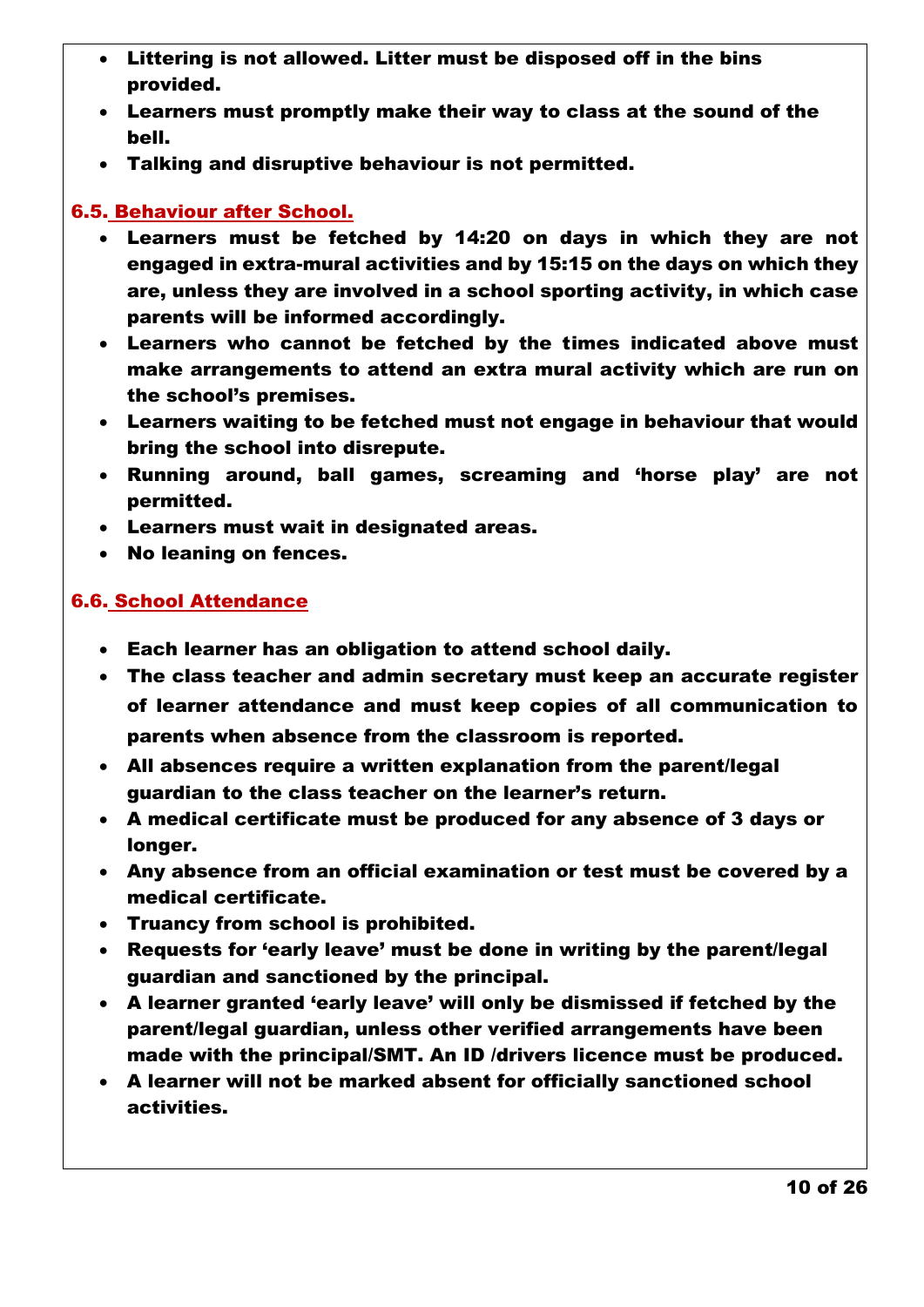

### 6.7. Learner Late Coming

Parents/guardians, learners and teachers are jointly responsible for ensuring that all learners attend School on time.

- All learners are to arrive at School before the official starting time, (07:20).
- A learner will be deemed late for school if he/she is not seated in the class when the school bell rings at 07:20.
- A learner who is late for school must report to Reception before proceeding to the classroom.
- A learner will receive detention if he/she is late for school on the 5th occasion.

#### 6.8. Valuables and Personal Belongings

- The School will not be held responsible for theft of or damage to personal belongings on School premises (bags, books and clothing).
- Learners should not bring large sums of money and valuables to School.
- It is the responsibility of each learner to ensure the safe keeping of valuables during breaks, extra-murals, matches and in the classroom.
- Items brought to school for learners will be left at the front office and must be collected by the learners during breaks. Learners will not be called by the Admin staff to collect.

#### 6.9. Items not allowed at School

The following items are not to be brought to school: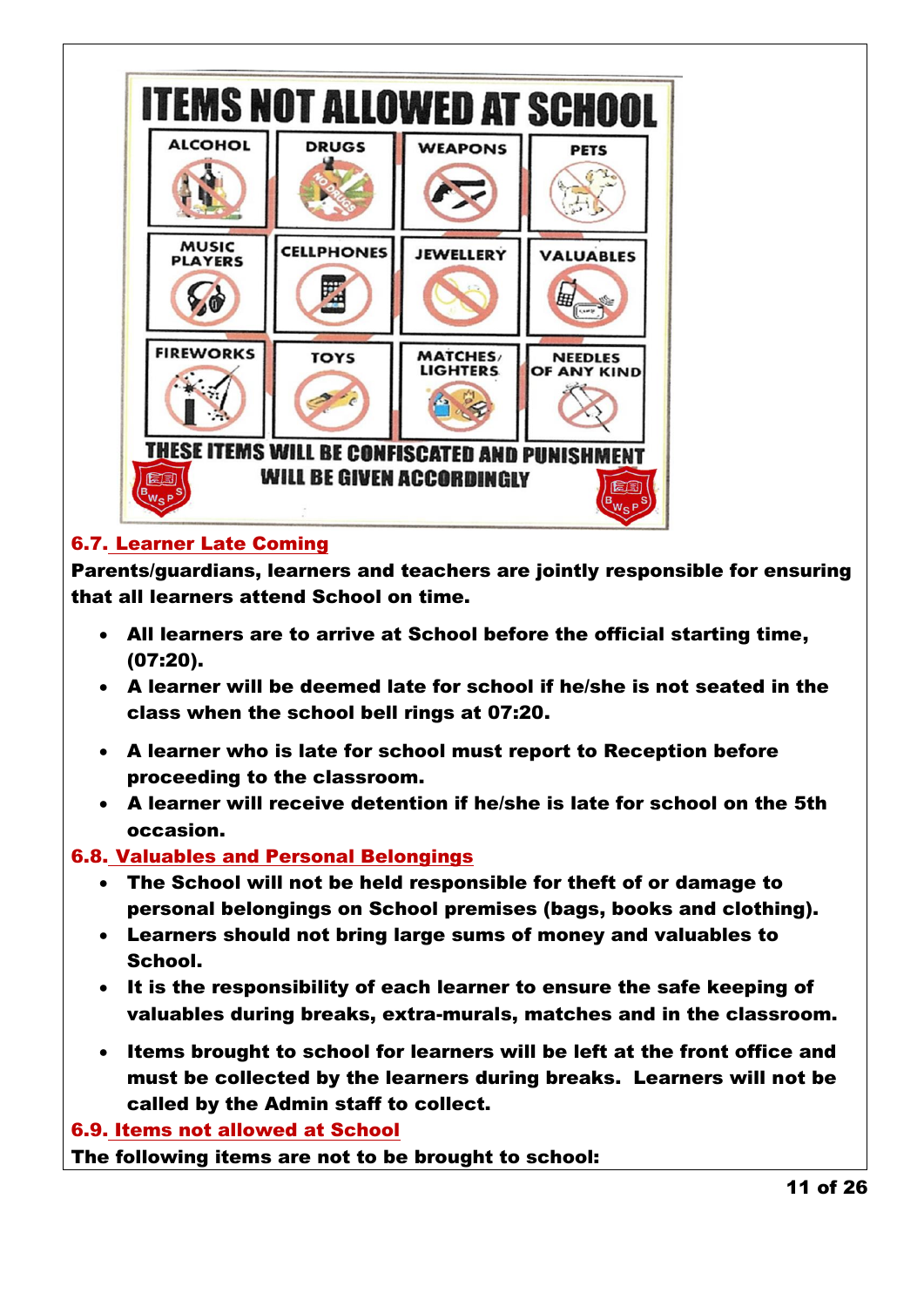- Weapons of any type or any other dangerous item which could compromise the safety and well-being of other learners and staff.
- Cell Phones learners are not to be in possession of a cell phone anywhere and at any time on the school premises.
- Needles of any kind.
- Alcohol, drugs, cigarettes, electronic cigarettes and related items.
- Electronic equipment such as iPods, iPads, tablets, earphones and related items.
- Jewellery and make-up/cosmetics.
- Fireworks
- Pets
- Toys
- Matches or lighters
- Gel
- Pornographic material
- Playing cards, Promotional cards and related items
- Smart Watches

#### 6.10 School Values, School Ethos and Manners

- Academic staff, administrative staff, ground staff, parents, visitors and fellow learners are to be accorded the utmost courtesy. If a learner is seated when an adult approaches he/she should stand and greet the adult, and offer assistance where necessary.
- Learners should greet staff members when meeting or passing each other during the day. Adults are to be greeted by surname (e.g. Mr Khan) or Sir or Miss/Madam.
- The manner in which pupils communicate with other learners, staff and parents should be of an unquestionable standard at all times. No slang, bad language, shouting or answering back is acceptable. Verbal defiance is a serious offence.
- A Learner is not allowed to have his/her hands in his/her pocket when addressing an adult.
- A learner will not swear, use offensive language, be insolent and cheeky.
- Offensive gestures, lying and dishonesty are prohibited.
- Violent conduct is prohibited. Retaliation is regarded as violent conduct.
- Theft is prohibited.
- Intolerance and disrespect by any learner towards those whose ideas and beliefs differ from his/her own are not permitted.
- Racism and any discrimination on racial grounds will not be tolerated.
- To avoid accidental injury or damage to property, learners are not allowed to throw stones or other objects.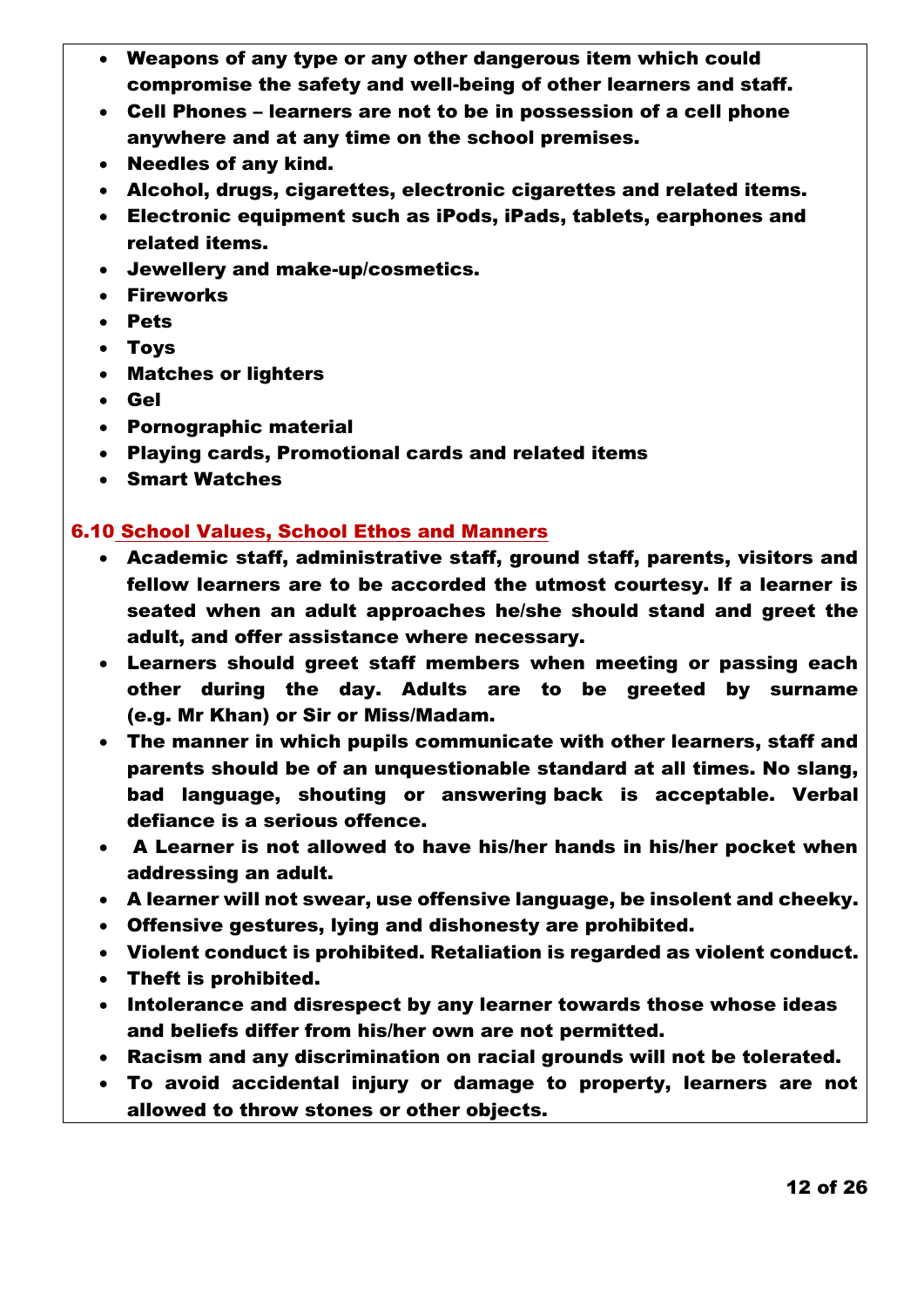- At sports events, the learners are reminded not to walk in front of the spectators. They are not to play near the area while matches are in progress.
- Learners are expected to behave appropriately at all functions. Learners are to remain silent when entering venues for formal occasions – Assembly, Prize Giving.
- A learner in a position of authority will not abuse the authority bestowed on him/her by virtue of his/her position, and must realise that he/she is not exempt from the School's Code of Conduct.
- Learners waiting for transport before or after school should do so in an orderly manner and not bring the school into disrepute by their behaviour.
- The possession or distribution of pornographic material or other offensive material (e.g. racist or sexist propaganda publications) is not allowed.
- Unacceptable intimate behaviour by learners is not allowed.
- No hanging on the railings on the first and second floor.
- No sliding down the stair banisters.
- Bullying, in any form verbal, physical or emotional, is prohibited. Examples of typical bullying behaviour are:

Physical Bullying

- Minor assault prodding, poking, tripping.
- Offensive physical gestures.
- Deliberate damage to property of others.
- Major assault hitting, kicking, pulling hair, scratching, punching, using a weapon of any nature; acting either as one-on-one, or else as a group against an individual/group.

Verbal and Written Bullying

- Name-calling, taunting aimed at ridiculing, humiliating or belittling someone, including remarks which can be construed as mocking of or offensive to race, disability, sexual orientation, age, status, appearance or religion.
- Teasing which can be construed as humiliating, embarrassing.
- Spreading of malicious rumours and false information and rumours which are designed to mock, humiliate, ridicule and belittle others.
- Sending bullying text messages, notes or letters.
- Circulating material which humiliates or embarrasses another via electronic format, posters, photographs, graffiti or other means.
- Threatening behaviour and intimidation of others.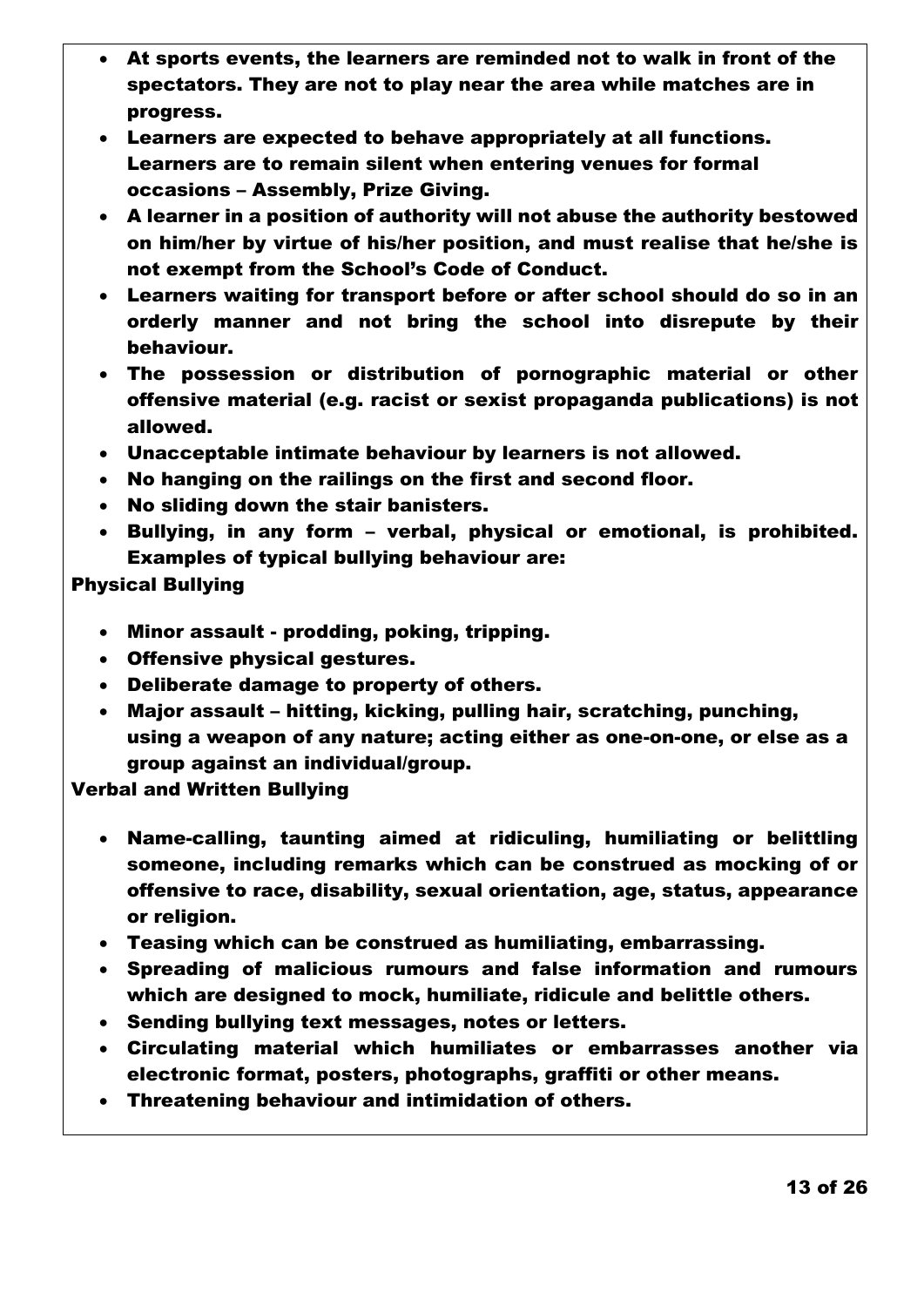#### Psychological (Silent) Bullying

- Isolating/ostracising a learner in any way, rejection by a group of a learner, threatening looks, refusal to work with any learner/s in a group activity.
- $\cdot$  Intentionally placing a learner in an uncomfortable position.
- Being a bystander who, in any way, encourages or supports the actions of the bully, without intervening.
- Intimidating or threatening another learner in any way to use or borrow their possessions.
- The school cannot be responsible for any social media texting / messaging that occurs during or out of school hours.

#### 6.11. Cheating/Copying

- Any act of cheating/copying in classwork, homework, test or other assessment is prohibited, so too is the borrowing of another learner's work.
- A learner who voluntarily allows his or her work to be copied will also receive a zero mark for the work.
- The same rules apply if anyone else does the work for a learner.

#### 6.12. Plagiarism

- All work presented in tests, projects and assignments must be the learner's own work.
- If outside sources are used these must be acknowledged in a bibliography or reference list.
- If a learner copies work directly from another source and does not acknowledge it, the learner will get zero for the work and be required to redo the piece of work.

#### 6.13. School Property and Facilities

- Wilful damage, vandalism or neglect of school property by any act is prohibited.
- Theft of school property is prohibited.
- It is the responsibility of every learner to care for the school environment.
- Littering is prohibited.
- Graffiti is prohibited.
- The use of school premises and playing fields after hours, over weekends and during holidays is not permitted without written permission and only under adult supervision.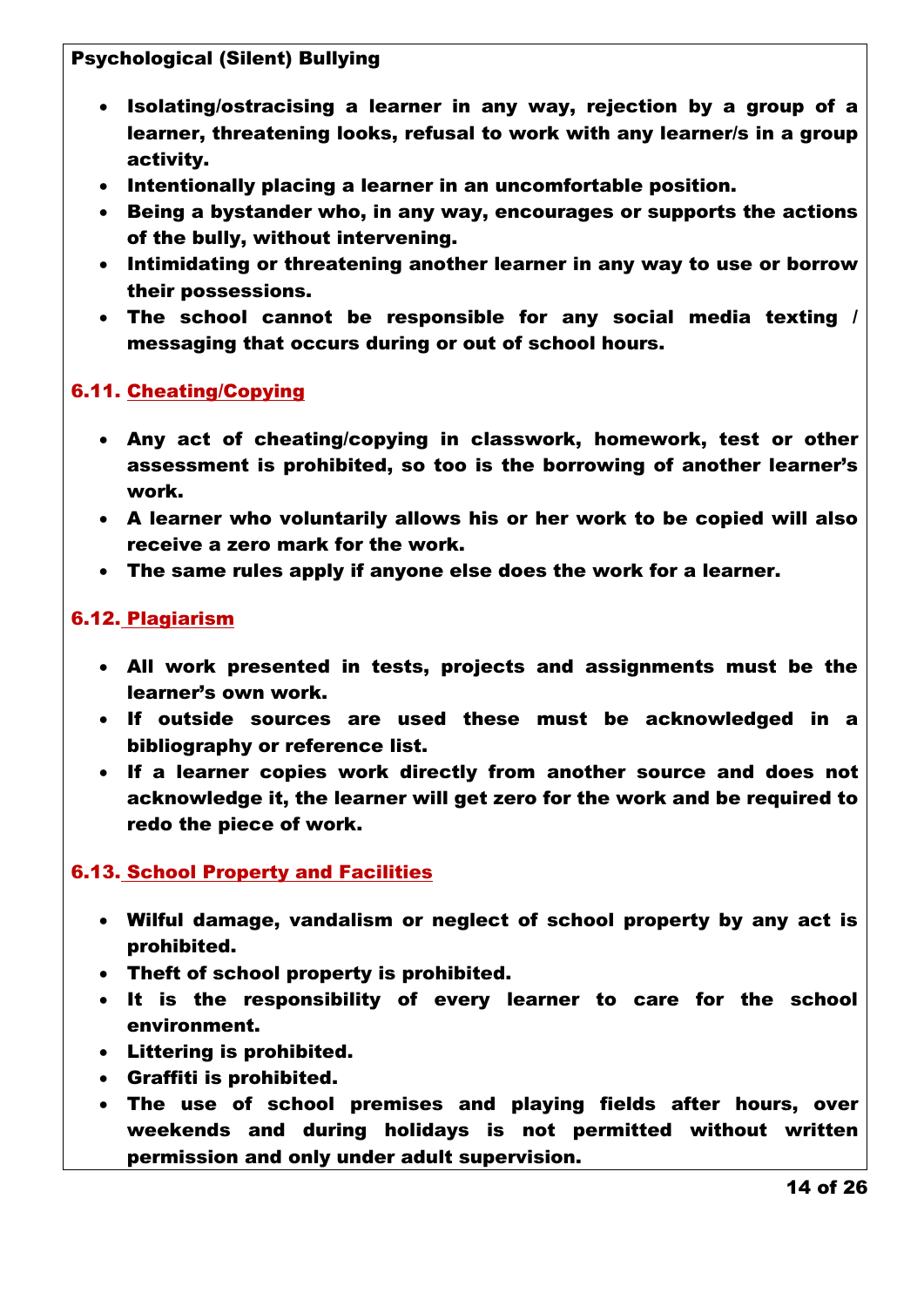- Misuse of ablution facilities will be viewed in a serious light.
- Learners will be liable for any costs of replacement and repair of damage and theft.
- Overdue library books will incur a fine.
- Lost library and textbooks will have to be paid or replaced.

#### 6.14. ICT and The Computer room

Users of the Schools Computer System do so under the following rules and conditions:

- All learners must be accompanied by an educator if they are to make use of any computer systems.
- ICT equipment, fixtures and furniture must be treated with care and respect at all times.
- NO FOOD or DRINK is allowed into the computer room.
- Conduct must be quiet and orderly at all times, both when using the ICT facilities and whilst waiting for a computer to become available.
- Users will be liable for the cost of remedying any damage they cause to the ICT facilities or to remote systems.
- The ICT facilities are provided for School work only.
- Any learner seeking to gain access to, modify or delete files belonging to another user will be regarded as guilty of theft, and punished accordingly.
- Any learner found to be logging or attempting to log on using a different learner's username will be similarly punished.
- Hacking or attempting to hack into the school network is prohibited.
- No pupils USB's or CD's may be brought to school and used on school computers.
- Under no circumstances is any learner to interfere or tamper with system settings and files or physically interfere with computers or other equipment in any way. Any such behaviour will be regarded as vandalism and punished accordingly.
- Non-schoolwork material is not permitted to be stored or viewed on any computer at any time.
- It is forbidden to research objectionable items on the Internet, to download these onto the school network, or to send offensive material to any person's e-mail address box.
- Email Usage: BWSP does not provide email facilities for learners.
- WIFI: BWSP does not provide wifi facilities to learners and learners should not try to access the BWSP wifi network.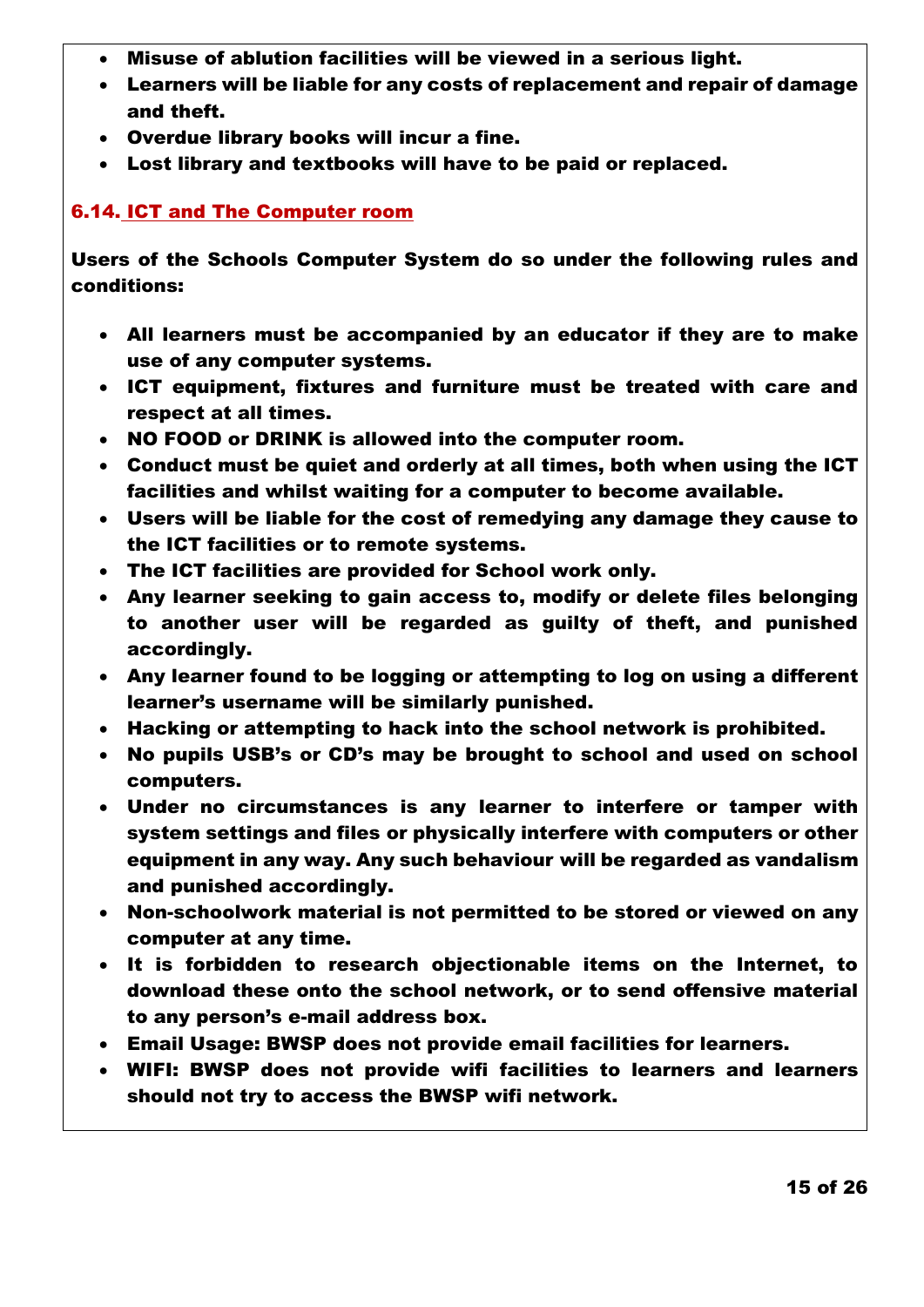#### 6.15. Other

- Learners may not enter the Admin Offices, SMT Offices, Staffroom or Photocopy Room without permission. All of these are out of bounds for learners.
- Chewing gum is not permitted.
- Learners must submit to random searches which do not violate the individual's constitutional rights.
- Running, walking and sliding down banks are not permitted.
- The riding of bicycles, skateboards, rollerblades are not permitted on the school premises.
- According to Department regulation the school may not administer any medication to any child.

### 7. Out of Bounds Areas

The following areas are designated as out of bounds areas to all learners unless under supervision of an educator:

- The area behind the hall.
- The cricket nets.
- The main car parking area.
- The pool.
- The area behind the pool.
- The hall.
- All specialist rooms.
- Admin offices, the staffroom and photocopy room.
- Classrooms.
- Area behind the Grade 7 hut.
- Area behind the Madressa hut.
- Cross country course.

# 8. SPORTS CODE FOR LEARNERS

#### 8.1. General Rules:

- A learner must ensure that he/she is dressed in full, appropriate kit at all times for practices and for matches/games.
- A learner travels to games in his/her match kit unless otherwise instructed by his/her coach.
- A learner must ensure that he/she is punctual for all practices and matches/games.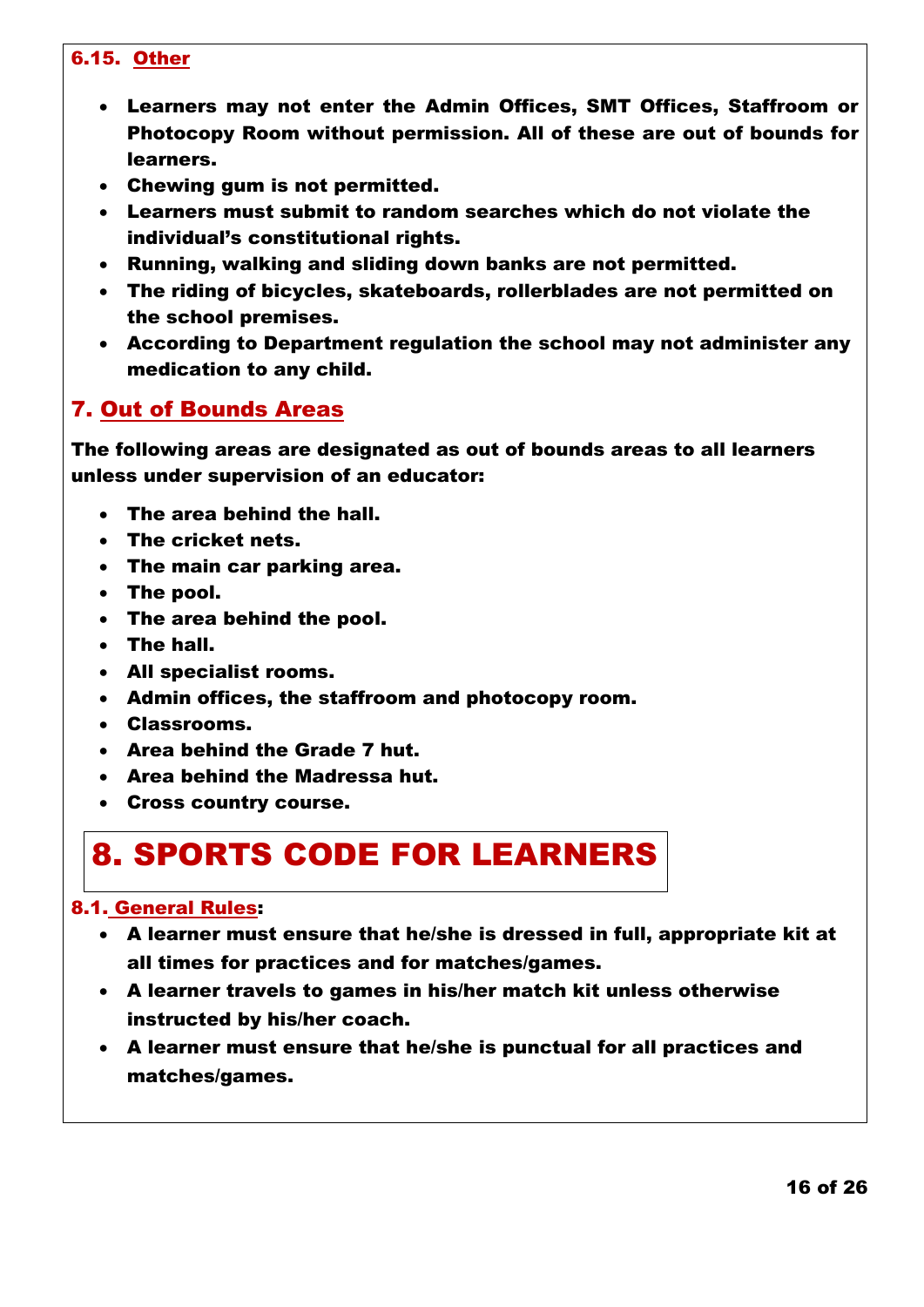- It is imperative that he/she shows commitment by attending all practices and fulfils his/her obligation of attending all matches he/she has been selected to play in.
- He/She must be fully engaged in any warm-up sessions called by the coach before practices and matches.
- A learner must always follow the instructions given by his/her coach and captain of the team.
- He/She must always display the utmost respect for:
	- $\triangleright$  umpires/referees, visiting coaches, members of the opposition team, parents and spectators, educators and coaches, members of his/her own team.
- A Learner must ensure that he/she refrains from:
	- $\triangleright$  Public displays of disappointment, Abuse of equipment, Arguing with umpires/referees, coaches and the opposition, Use of vulgar language and accusing members of his/her team for poor performance
- He/She remains seated with other members of the team when the team is not involved in a match during tournaments.
- He/She must ensure that his/her coach is aware of his/her whereabouts at all times during the period that he/she is under the coach's supervision.
	- $\triangleright$  He/She must remain for the full duration of a match/tournament and only leave when dismissed by the coach.
	- $\triangleright$  A learner must thank umpires/referees, members of the opposition team and all coaches at the end of every match.
	- $\triangleright$  If a child has been absent from school or left school early, they may not take part in sporting activities after school on that day.

#### 8.2. Rainy Day Procedures:

#### a). PRACTICES

- $\triangleright$  If it rains during the day of a scheduled practice, he/she will presume that the practice will continue as planned unless otherwise instructed.
- $\triangleright$  The Principal will make a decision about the practice by the end of the second break of the day.
- $\triangleright$  Should it start raining during a practice, he/she will wait for the coach to make a decision.
- $\triangleright$  Practices will be cancelled if there is lightning and a learner's safety is in question.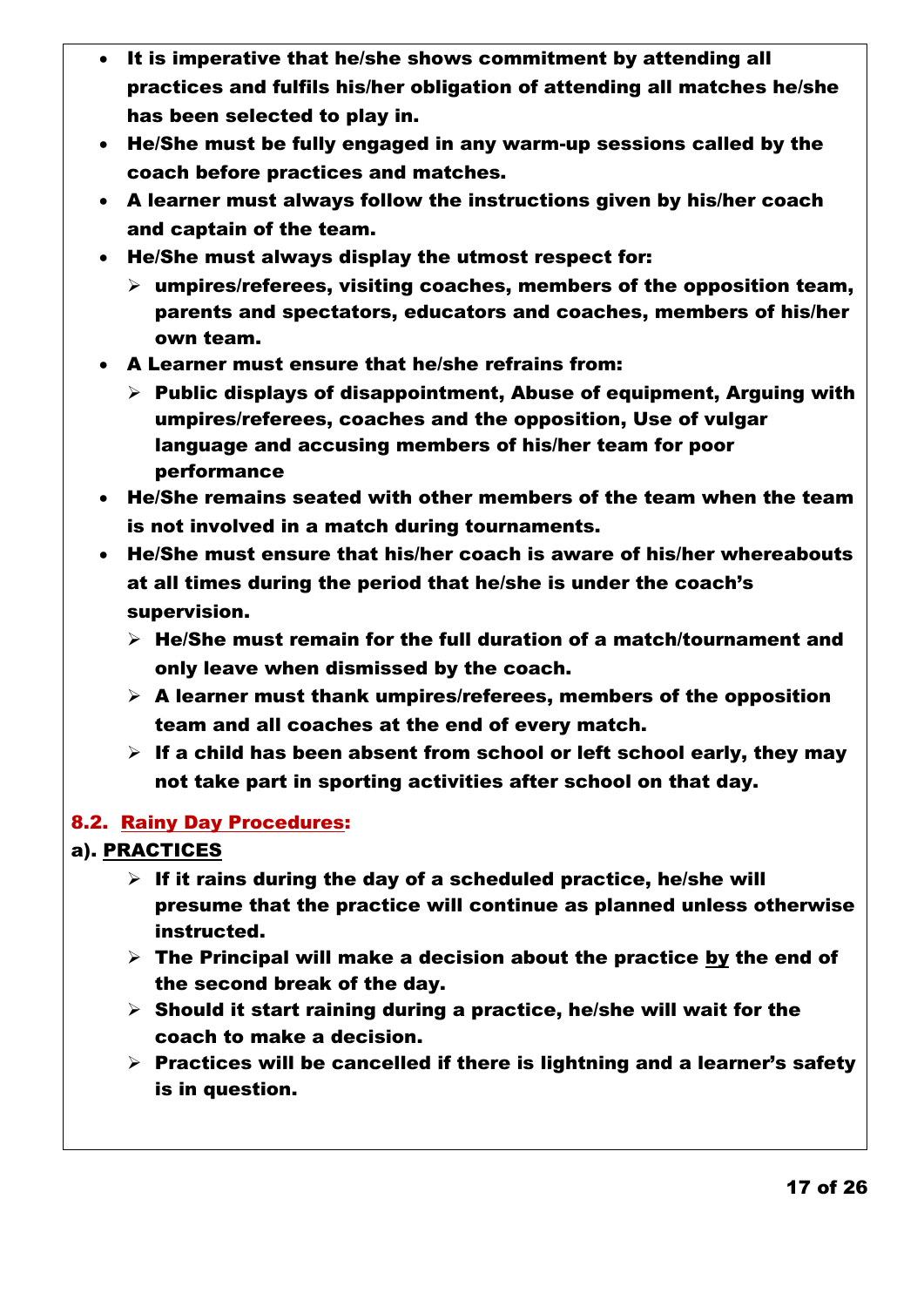#### b). BEFORE MIDWEEK MATCHES

- $\triangleright$  If it is raining heavily, a match may be cancelled prior to players leaving for the venue.
- $\triangleright$  Only the Principal may cancel a fixture.

#### c). BEFORE SATURDAY MATCHES

- $\triangleright$  He/she must report to the venue of the match by the time indicated by his/her coach. He/she should not presume that the match has been cancelled.
- $\triangleright$  Coaches/Umpires/Referees will use their discretion to make a decision.
- $\triangleright$  He/she must ensure that his/her transport arrangements are in place so that the coach is not inconvenienced if the fixture is cancelled.

#### 8.3. Dress Code

#### PRACTICES/MATCHES

- $\triangleright$  Navy PE Shorts
- House T-shirt or Red Golfer
- $\triangleright$  Grey socks / white socks
- $\triangleright$  Official BWSPS cap / wide brimmed hat (Optional)
- $\triangleright$  Takkies, soccer or hockey boots
- $\triangleright$  Navy Swimming shorts, One Piece Costume, Speedos and Swimming caps and towel. (PE only)

#### MATCHES/GALAS/ATHLETICS

| <b>CODE</b>      |                         | KIT                                                                                                                                                                                                                                                                                        |
|------------------|-------------------------|--------------------------------------------------------------------------------------------------------------------------------------------------------------------------------------------------------------------------------------------------------------------------------------------|
| <b>ATHLETICS</b> | <b>Boys &amp; Girls</b> | $\triangleright$ White PE T-shirt with house badge, Blue<br>quantic shorts with or without white<br>socks and takkies.<br>$\triangleright$ Events – Red Golfer, Blue quantic shorts<br>with or without white socks and takkies.                                                            |
| <b>SWIMMING</b>  | <b>Boys</b>             | $\triangleright$ Navy blue unitard, speedo costume,<br>swimming tights with silicone swimming<br>cap in the house colour and a towel.<br>$\triangleright$ Events – Navy blue unitard, speedo<br>costume, swimming tights with silicone<br>swimming cap in the house colour and a<br>towel. |
|                  | Girls                   | Navy blue unitard or speedo costume<br>➤<br>with silicone swimming cap in the house<br>colour and a towel.                                                                                                                                                                                 |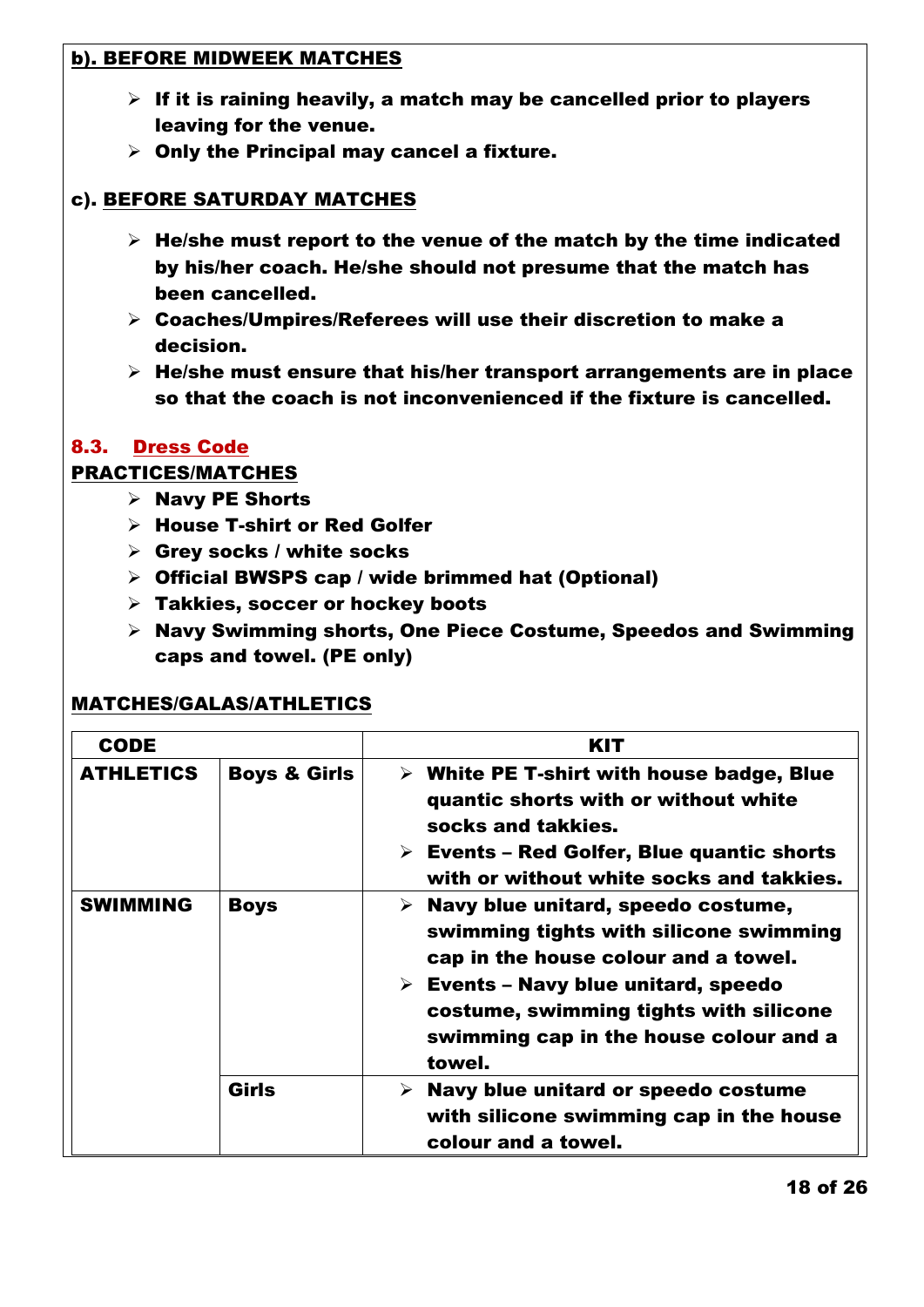|                |              | $\triangleright$ Events - Navy blue unitard or speedo<br>costume with silicone swimming cap in                                                                                                                                                                                                                                                                                     |
|----------------|--------------|------------------------------------------------------------------------------------------------------------------------------------------------------------------------------------------------------------------------------------------------------------------------------------------------------------------------------------------------------------------------------------|
|                |              | the house colour and a towel.                                                                                                                                                                                                                                                                                                                                                      |
| <b>NETBALL</b> | <b>Girls</b> | $\triangleright$ White PE T-shirt with house badge, Blue<br>quantec shorts, regulation with white<br>school socks and takkies.<br>$\triangleright$ Matches – Red Golfer, Blue quantec<br>shorts, regulation white school socks<br>and takkies.                                                                                                                                     |
| <b>HOCKEY</b>  | <b>Boys</b>  | $\triangleright$ White PE T-shirt with house badge, Blue<br>quantec shorts, regulation Red school<br>socks and takkies/boots, shin pads and<br>gum guards are compulsory.<br>$\triangleright$ Matches – Red golfer, Blue quantec<br>shorts, Red school socks and<br>takkies/boots, shin pads and gum guards<br>are compulsory.                                                     |
| <b>SOCCER</b>  | <b>Boys</b>  | $\triangleright$ White PE T-shirt with house badge, Blue<br>quantec shorts, regulation RED school<br>socks and soccer boots, shin pads are<br>compulsory. Gum guards optional.<br>$\triangleright$ Matches – Red golfer, Blue quantec<br>shorts, Red school socks and soccer<br>boots, shin pads are compulsory. Gum<br>guards optional.                                           |
|                | <b>Girls</b> | $\triangleright$ White PE T-shirt with house badge, Blue<br>quantec shorts, regulation Red school<br>socks and soccer boots, shin pads are<br>compulsory. Gum guards optional.<br>$\triangleright$ Matches – Red golfer, Blue quantec<br>shorts, Red school socks and soccer<br>boots, shin pads are compulsory. Gum<br>guards optional.                                           |
| <b>CRICKET</b> | <b>Boys</b>  | $\triangleright$ White PE T-shirt with house badge, Blue<br>quantec shorts, regulation Grey school<br>socks and cricket boots, cricket pads<br>are compulsory along with cricket bat,<br>helmet, box, batting gloves are<br>compulsory.<br>$\triangleright$ Matches – Red golfer, Blue quantec<br>shorts, Red school socks and cricket<br>boots, cricket pads are compulsory along |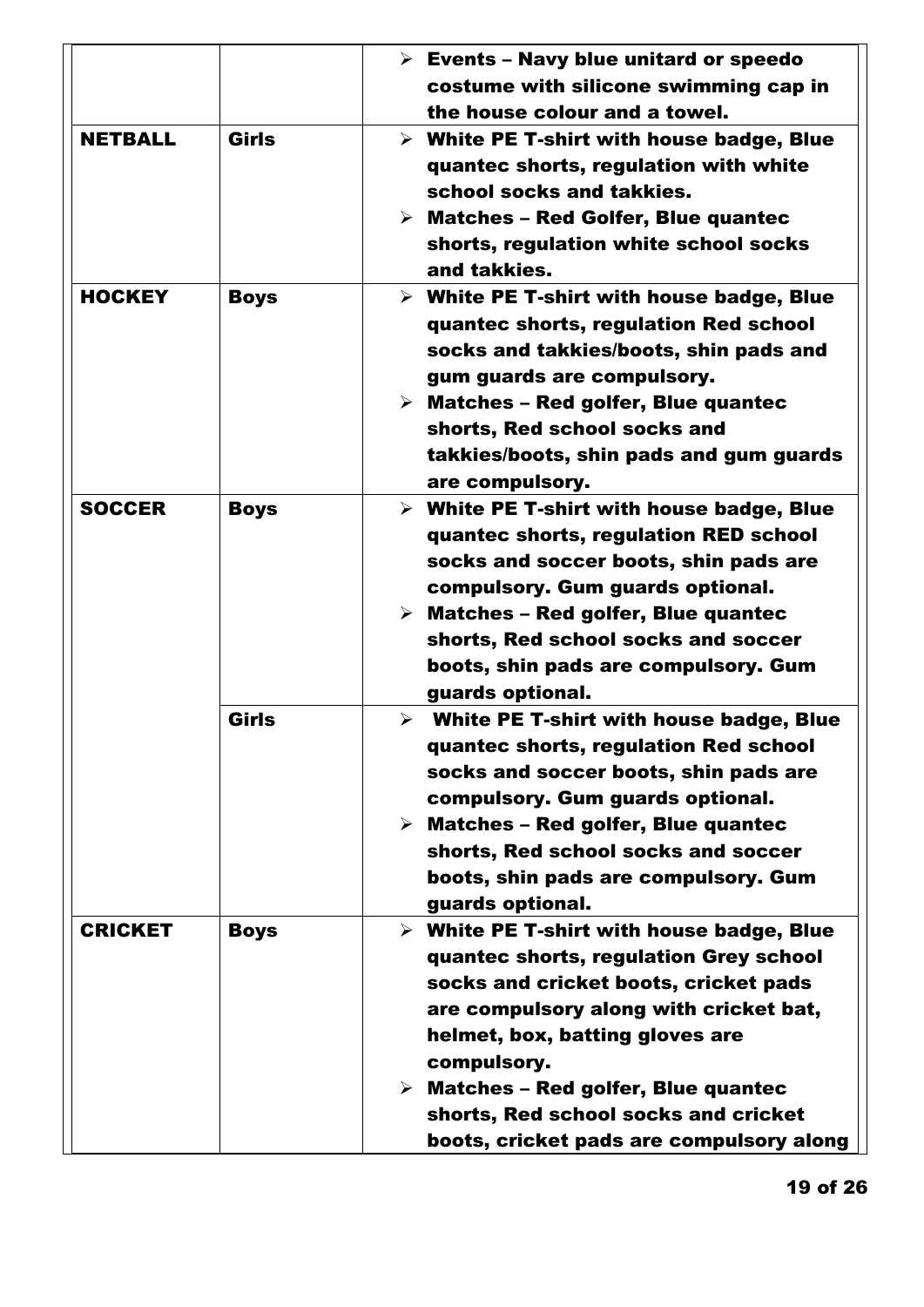|                                    |                   | with cricket bat, helmet, box and batting<br>gloves are compulsory.                                                                                                                                       |
|------------------------------------|-------------------|-----------------------------------------------------------------------------------------------------------------------------------------------------------------------------------------------------------|
| <b>CROSS</b><br><b>COUNTY</b>      | <b>BOYS/GIRLS</b> | $\triangleright$ White PE T-shirt with house badge, Blue<br>quantec shorts with white socks and<br>takkies.<br>$\triangleright$ Events - Red golfer, Blue quantec shorts<br>with white socks and takkies. |
| <b>COMPUTERS</b>                   | <b>BOYS/GIRLS</b> | $\triangleright$ Full regulation school uniform.                                                                                                                                                          |
| <b>BOOK AND</b><br><b>DVD CLUB</b> | <b>BOYS/GIRLS</b> | $\triangleright$ Full regulation school uniform.                                                                                                                                                          |

## 9. CORRECTIONAL DISCIPLINE PROCEDURES – LEVEL ONE OFFENCES: any of the following misdemeanors will result in any of the following consequences.

| <b>MISDEMEANOR</b>                                                   | <b>CONSEQUENCES</b>                     |
|----------------------------------------------------------------------|-----------------------------------------|
| <b>Arriving late for School</b>                                      | <b>Reprimand/Verbal warning</b>         |
| <b>Arriving late for Line-</b><br>up/school activities               | <b>Demerits</b><br>$\bullet$            |
| <b>Classroom rules</b><br>infringement                               | <b>Written Work</b>                     |
| <b>Being outside the classroom</b><br>without permission             |                                         |
| <b>Misbehaviour at line-up</b>                                       | <b>Break Restrictions</b>               |
| <b>Misbehaviour on corridors</b><br><b>Misbehaviour when leading</b> | <b>Detention</b>                        |
| to specialist rooms.<br><b>Insolence and disrespectful</b>           | <b>Principal's Detention</b>            |
| attitude<br>Lying                                                    |                                         |
| Littering or failing to pick up                                      | <b>Written warning informing Parent</b> |
| litter in close proximity.<br>Use of crude language -<br>indirect    | <b>Confiscation</b>                     |
| <b>Chewing gum</b>                                                   | <b>Litter Clean-up</b>                  |
| <b>Hands in pocket when</b>                                          |                                         |
| talking to an adult                                                  |                                         |
| <b>Riding a bicycle/</b>                                             |                                         |
| rollerblades/skateboard                                              |                                         |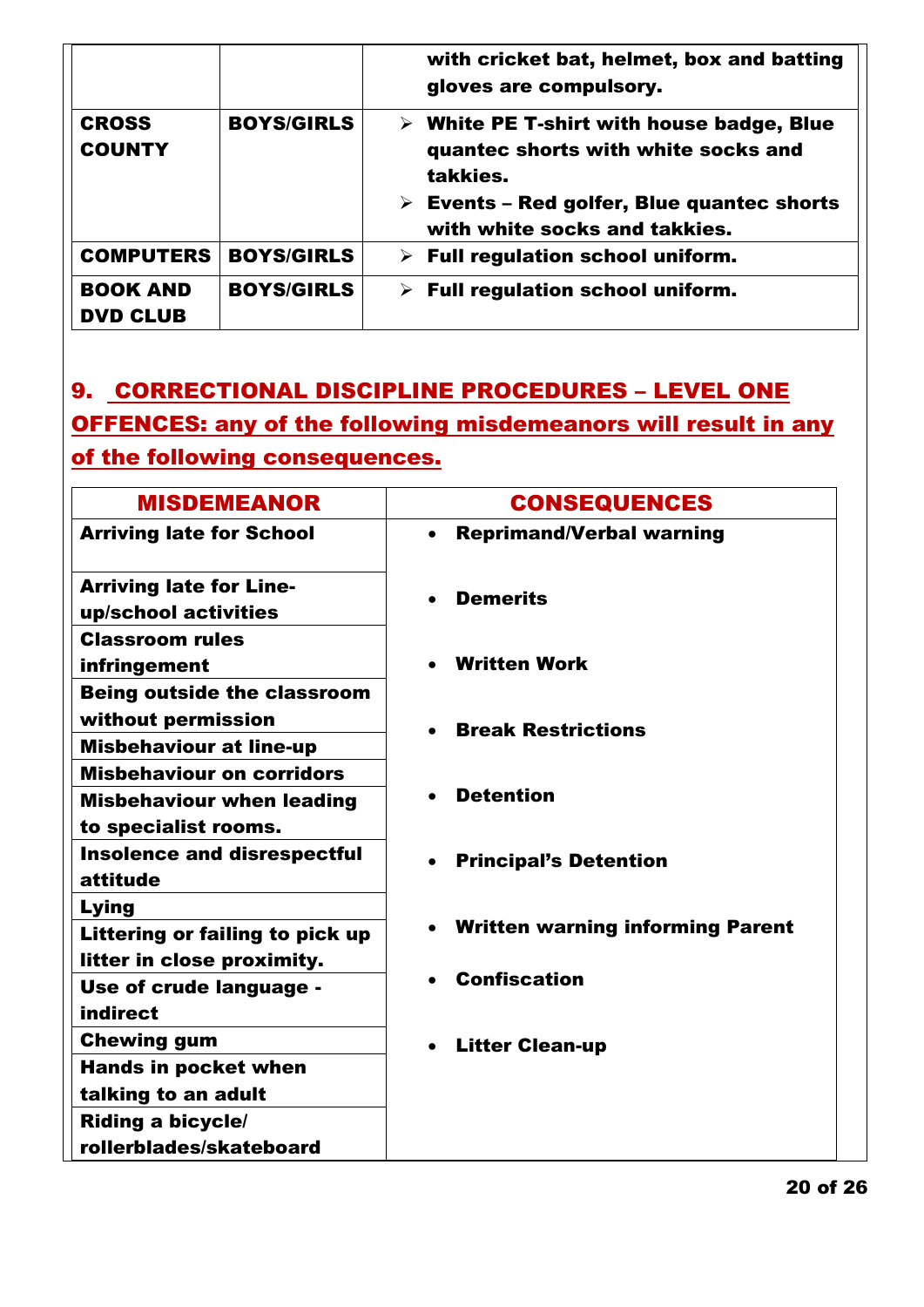| Non return of reply slips or<br>absentee notes      | <b>Exclusion from events</b>                                        |
|-----------------------------------------------------|---------------------------------------------------------------------|
| Non participation in PE-No<br><b>letter</b>         | <b>Replacing/payment for damaged or</b><br>$\bullet$<br>stolen item |
| Being in out of bounds area                         |                                                                     |
| <b>Failure to attend</b>                            |                                                                     |
| meeting/activity                                    |                                                                     |
| <b>Putting of unauthorised</b><br>notice on Display |                                                                     |
| <b>Sliding down banks</b>                           |                                                                     |
| <b>Misuse of ablution facilities</b>                |                                                                     |
| <b>Failure to consistently</b>                      |                                                                     |
| complete homework                                   |                                                                     |
| <b>Failure to bring requirements</b>                |                                                                     |
| for practical                                       |                                                                     |
| <b>Coming late from break/PE</b>                    |                                                                     |
| <b>Failure to take down</b>                         |                                                                     |
| homework                                            |                                                                     |
| <b>Lying to teachers</b>                            |                                                                     |
| <b>Forging a signature</b>                          |                                                                     |
| Using teachers names to get<br>out of troubles      |                                                                     |

CORRECTIONAL DISCIPLINE PROCEDURES – LEVEL TW0

## OFFENCES: any of the following misdemeanors will result in any

## of the following consequences.

| <b>MISDEMEANOR</b>                                                  | <b>CONSEQUENCES</b>                        |
|---------------------------------------------------------------------|--------------------------------------------|
| <b>Repeat of Level One offence</b>                                  | • Written Work                             |
| <b>Communication with</b><br>passers-by or unauthorised<br>visitors | <b>Demerits</b>                            |
| <b>Tampering with car</b><br><b>Offensive Language -</b>            | <b>Break Restrictions</b><br>$\bullet$     |
| <b>Targeted</b>                                                     |                                            |
| <b>Bullying or intimidation</b>                                     | <b>Detention</b>                           |
| <b>Leaving School without</b><br>permission                         |                                            |
| <b>Bunking class or school</b>                                      | <b>Two Detentions or more</b><br>$\bullet$ |
| <b>Failing to complete</b><br>punishment given                      | <b>Principal's Detention</b><br>$\bullet$  |
| <b>Failing to attend detention</b>                                  |                                            |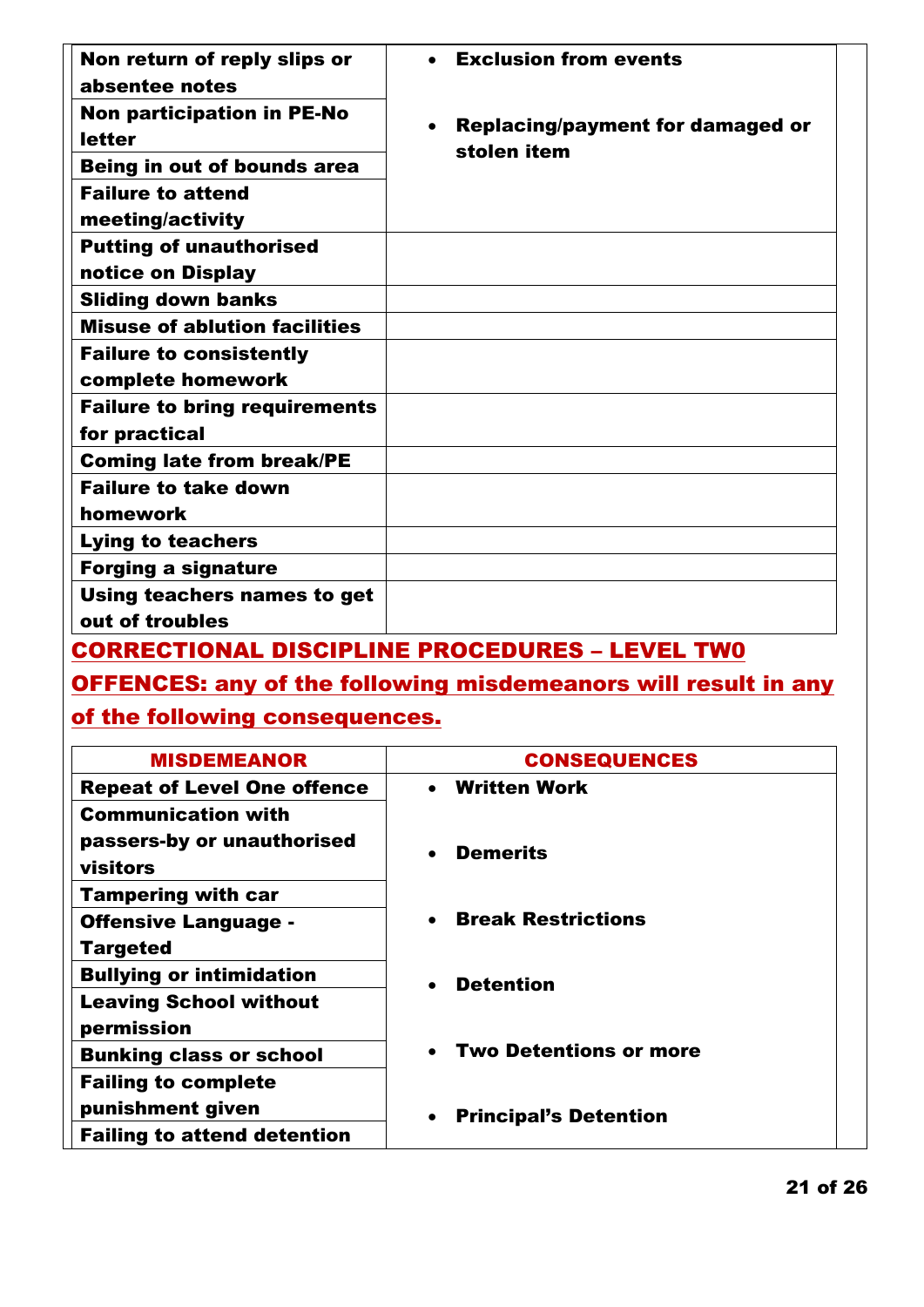| <b>Disobeying a legitimate</b><br><b>instruction</b> | <b>Parent interaction and intervention</b>     |
|------------------------------------------------------|------------------------------------------------|
| <b>Breach of Test/Examination</b>                    |                                                |
| <b>Rules</b>                                         | • Community Service                            |
| <b>Cheating/Copying</b>                              |                                                |
| <b>Repeatedly disrupting the</b>                     |                                                |
| learning of others                                   | <b>Permanent Confiscation</b>                  |
| <b>Graffiti (small scale)</b>                        |                                                |
| <b>Vandalism (minor)</b>                             | <b>Confiscation for 10 weeks</b>               |
| <b>Dishonesty</b>                                    |                                                |
| <b>Violent conduct-</b>                              | Removal of good conduct status -<br>$\bullet$  |
| petty/impulsive eg hitting                           | loss of privileges/exclusion from              |
| and kicking                                          | events                                         |
| Bringing a 'banned item' to                          |                                                |
| school or in possession of                           | • Enforced monetary compensation               |
| such                                                 | for damaged or stolen item                     |
| <b>Failure to disclose peers</b>                     |                                                |
| intention of wrong doing                             | Deduction of marks/awarding a zero             |
| <b>Selling of items at school</b>                    | mark                                           |
| without permission                                   |                                                |
| <b>Inappropriate moral</b>                           | Day suspension - returns next day<br>$\bullet$ |
| behaviour - kissing,                                 |                                                |
| embracing                                            | <b>Suspension from extra-mural/sport</b>       |
| <b>Persistent late arrival at</b>                    |                                                |
| <b>School</b>                                        |                                                |

CORRECTIONAL DISCIPLINE PROCEDURES – LEVEL THREE OFFENCES: any of the following misdemeanors will result in any

of the following consequences.

| <b>MISDEMEANOR</b>             | <b>CONSEQUENCES</b>                           |
|--------------------------------|-----------------------------------------------|
| <b>Repetition of Level Two</b> | <b>Parental intervention and</b><br>$\bullet$ |
| offence                        | interaction                                   |
| Graffiti (major)               |                                               |
| <b>Theft</b>                   | • School Governing Body                       |
| <b>Forgery, fraud</b>          | intervention/disciplinary enquiry             |
| <b>Vandalism (major)</b>       |                                               |
| <b>Sexual harassment</b>       | <b>Community Service</b>                      |
| Weapon at school – display     |                                               |
| or use                         | <b>Monetary Compensation</b><br>$\bullet$     |
| <b>Assault, violence or</b>    |                                               |
| intimidation -premeditated     | <b>Permanent Confiscation</b>                 |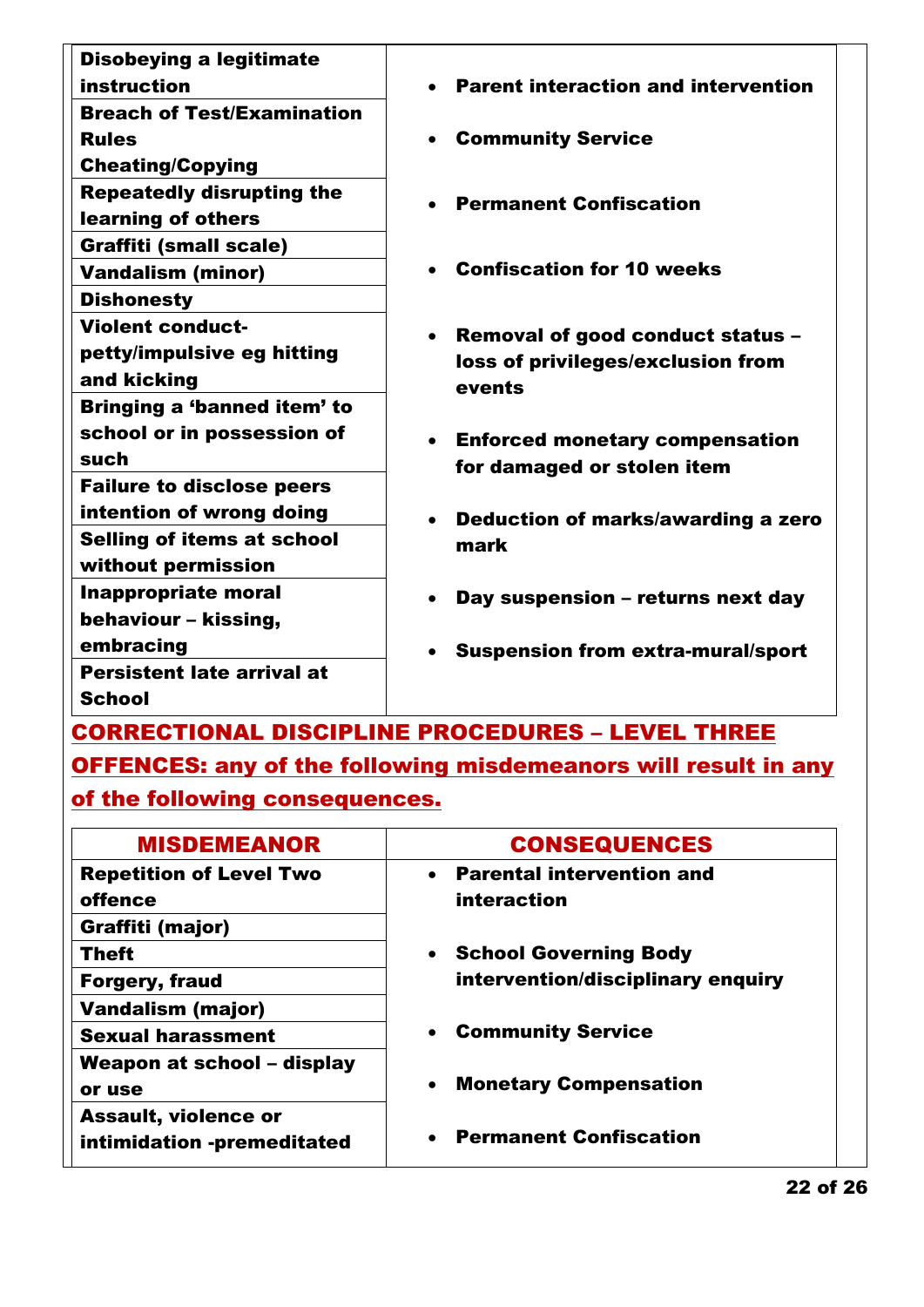| <b>Provocation</b>                  |                                                      |
|-------------------------------------|------------------------------------------------------|
| <b>Bullying (high level)</b>        | <b>Monetary compensation for injury</b><br>$\bullet$ |
| <b>Immoral Conduct</b>              |                                                      |
| Possession or use of drugs,         | <b>Removal of good conduct status</b>                |
| tobacco, alcohol, e-                |                                                      |
| cigarettes, Twisps                  | • Removal of leadership position                     |
| Dealing in drugs, alcohol,          |                                                      |
| cigarettes                          | • Suspension for a period as                         |
| <b>Repeated cheating in</b>         | corrective measure.                                  |
| examinations or tests               |                                                      |
| Repeated blatant defiance of        | <b>Police intervention</b>                           |
| authority                           |                                                      |
| <b>Racism or religious/cultural</b> | <b>Disciplinary Hearing</b>                          |
| intolerance                         |                                                      |
| <b>Possession, display or</b>       | <b>Expulsion</b>                                     |
| dealing in pornography              |                                                      |
|                                     | <b>Department of Education</b>                       |
|                                     | Intervention                                         |

## 10.SPORTS DISCIPLINE POLICY

| <b>Misdemeanour</b>                                             |                          | <b>Consequence/Sanction</b>                                            |
|-----------------------------------------------------------------|--------------------------|------------------------------------------------------------------------|
| <b>Inappropriate Kit for</b><br><b>Practices/matches</b>        | 1 <sup>st</sup> offence: | <b>Verbal warning &amp; Non</b><br>participation in practice/<br>match |
|                                                                 | $2nd$ offence:           | <b>Match suspension</b>                                                |
|                                                                 | $3rd$ offence:           | <b>Suspension from team/squad</b><br><b>Parental intervention</b>      |
| <b>A missed practice</b><br>(Learner does not                   | $1st$ offence:           | <b>Verbal warning</b>                                                  |
| excuse<br>himself/herself)                                      | $2nd$ offence:           | <b>Detention</b>                                                       |
| *A written note from a<br>learner's parent/<br>guardian must be | $3rd$ offence:           | <b>Match Suspension/</b><br><b>Suspension from team/squad</b>          |
| given to the coach if a<br>learner cannot attend<br>a practice. |                          | <b>Parental intervention</b>                                           |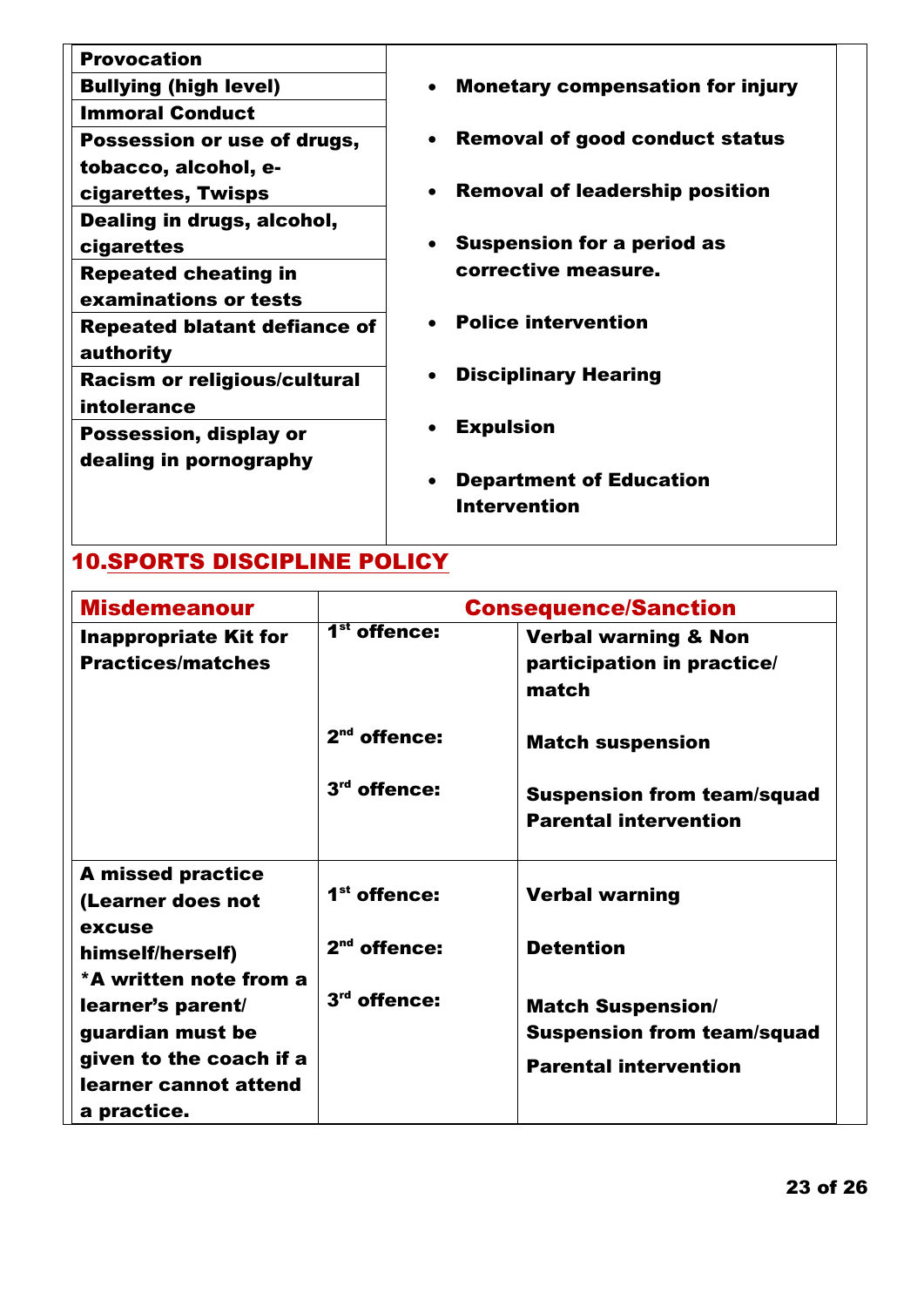| A missed game (No<br>excuse offered prior | 1 <sup>st</sup> offence: | <b>Detention</b>                                                                      |
|-------------------------------------------|--------------------------|---------------------------------------------------------------------------------------|
| to game)                                  | $2nd$ offence:           | <b>Principal's Detention</b><br><b>Match Suspension</b><br><b>Parent Intervention</b> |
|                                           | $3rd$ offence:           | <b>Suspension from Team</b><br><b>Parent Intervention</b>                             |
| Inappropriate<br><b>Behaviour</b>         | 1 <sup>st</sup> offence: | <b>Detention</b>                                                                      |
|                                           | $2nd$ offence:           | <b>Principal's Detention</b><br><b>Match Suspension</b><br><b>Parent Intervention</b> |
|                                           | $3rd$ offence:           | <b>Suspension from Team</b><br><b>Parent Intervention</b>                             |

# 11.CORRECTIONAL DISCIPLINARY MEASURES – UNIFORM CODE

| <b>Verbal warning</b><br><b>Detention</b>                               |
|-------------------------------------------------------------------------|
|                                                                         |
|                                                                         |
| <b>Confiscation</b>                                                     |
| <b>Loss of Good conduct status/Exclusion from</b><br>extra-murals/match |
|                                                                         |
| <b>Principal's Detention</b>                                            |
| <b>Parental Intervention</b>                                            |
| <b>Parental Intervention - Learner sent to have</b>                     |
| infringement corrected and return the school on<br>same day             |
|                                                                         |
|                                                                         |
|                                                                         |
|                                                                         |